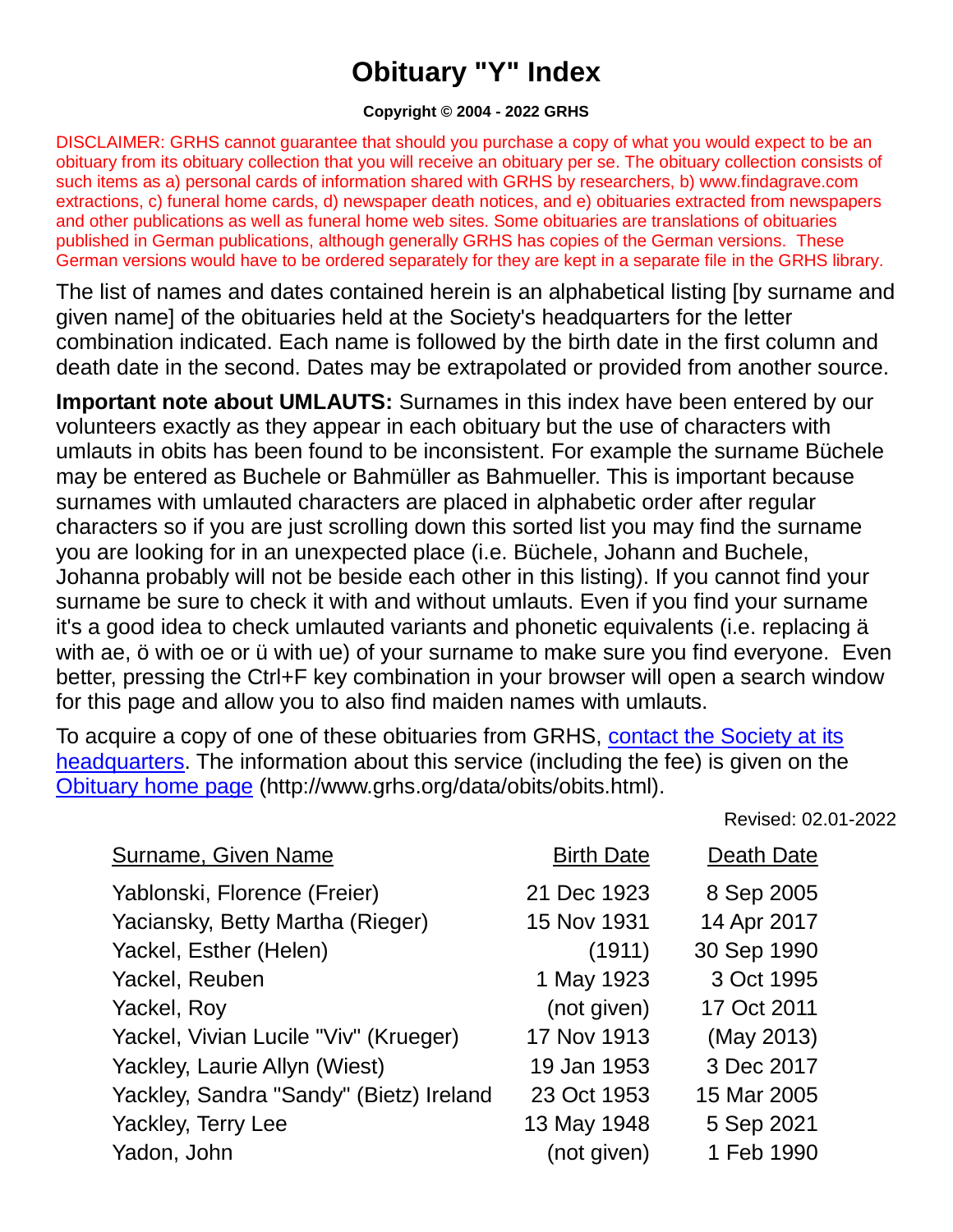| Yadon, May Rose (Miller)            | 19 Feb 1944   | 5 Feb 2015    |  |
|-------------------------------------|---------------|---------------|--|
| Yadon, Meree (Scriver)              | 28 Dec 1908   | Aug 1986      |  |
| Yaeck, Karl                         | 13 Jun 1912   | 22 Mar 1988   |  |
| Yaeger, Adah                        | 28 Dec 1898   | (12 Mar 1966) |  |
| Yaeger, Adelrich L. "Audie"         | 19 Apr 1910   | 23 Nov 1974   |  |
| Yaeger, Alice Jeanette (Borg)       | 16 Apr 1909   | 2 May 2009    |  |
| Yaeger, Alvin                       | (1939)        | (19) Apr 1957 |  |
| Yaeger, Charles "Chuckie" Clinton   | 8 Mar 1962    | (9 Mar 2007)  |  |
| Yaeger, Charles Frank               | 18 Jul 1903   | (11 Aug 1963) |  |
| Yaeger, Charles Newton              | 2 Dec 1874    | (25) Jul 1948 |  |
| Yaeger, David                       | 18 Aug 1895   | 27 Jun 1935   |  |
| Yaeger, Eva (Bott)                  | 16 Feb 1877   | (1963)        |  |
| Yaeger, Friedrich                   | 24 Aug 1860   | 3 Sep 1952    |  |
| Yaeger, Jacob                       | 20 Apr 1900   | (1987)        |  |
| Yaeger, Johann Conrad               | 12 Mar 1861   | 11 Jun (1947) |  |
| Yaeger, Joseph Louis                | 28 Mar 1899   | (26) Feb 1975 |  |
| Yaeger, Marvin                      | (not given)   | (not given)   |  |
| Yaeger, Mary "Rosie" R. (Raw)       | 3 Dec 1941    | 17 Nov 2017   |  |
| Yaeger, Pearle Shirley (Degner)     | 14 Jul 1932   | 3 Feb 2019    |  |
| Yaeger, Peter                       | 1 Oct 1907    | 20 Jul (1944) |  |
| Yaeger, Peter                       | 27 Mar 1885   | 29 Dec 1940   |  |
| Yaeger, Ralph                       | 24 May 1908   | (1999)        |  |
| Yaeger, Rudolph                     | 20 Oct 1901   | (24) Apr 1969 |  |
| Yaeger, Steve                       | (1927)        | 26 Feb 2006   |  |
| Yaeger, Thomas                      | 2 Nov 1919    | (1985)        |  |
| Yagen, Christa (Krause)             | 27 Jan 1938   | 29 Oct 2017   |  |
| Yager, Christine Farrell (Truswell) | (1952)        | 20 Dec 2007   |  |
| Yager, Clarence                     | 4 Jul 1906    | 6 Apr 1979    |  |
| Yager, Donna Rae                    | (26) Jul 1971 | (26) Jul 1971 |  |
| Yager, Fred                         | 7 Jun 1912    | (1992)        |  |
| Yager, George "Bud" E.              | (1936)        | (Jan 2003)    |  |
| Yager, Henry David                  | 3 Jun 1936    | 16 Mar 2014   |  |
| Yager, James "Jim" Leroy            | 16 Mar 1932   | 5 Aug 2016    |  |
| Yager, John                         | (not given)   | (not given)   |  |
| Yager, Joseph                       | 7 Nov 1912    | 21 Jan 2000   |  |
| Yager, Kim Michael "Midget"         | 3 Nov 1954    | 15 Sep 2008   |  |
| Yager, Margaret F. (Senger)         | 16 Dec 1921   | 29 Mar 2005   |  |
| Yager, Mary (Schmautz)              | 18 Aug 1956   | 18 Nov 1997   |  |
| Yager, Mollie (Helzer)              | (1906)        | 18 Apr 1990   |  |
|                                     |               |               |  |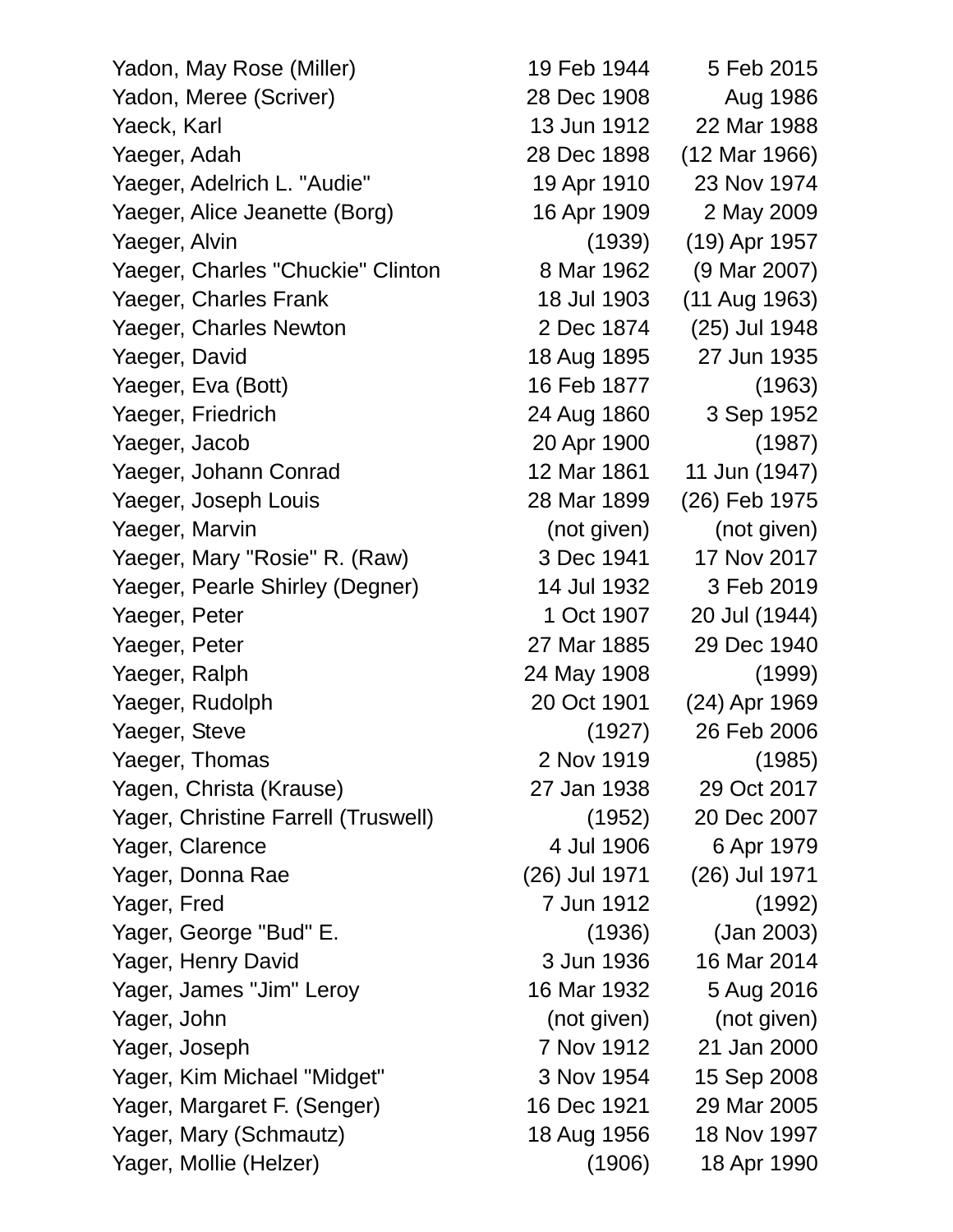| Yager, Orlene (Haworth)                  | 1 Jan 1920  | (19) Mar 1973 |
|------------------------------------------|-------------|---------------|
| Yager, Pearl Ellen (Thomson)             | 6 Jan 1908  | 15 Aug 2006   |
| Yager, Reuben                            | 8 Apr 1909  | 17 Jul 1980   |
| Yager, Robert                            | 17 Mar 1914 | (17 Sep) 1952 |
| Yager, William                           | 12 Feb 1892 | 2 Aug 1959    |
| Yager, William                           | 9 Feb 1921  | 11 Jul 1991   |
| Yagow, Ruth M. (Asche)                   | 25 Apr 1919 | 28 Mar 2007   |
| Yahn, Adelheid (Nagel)                   | 8 Apr 1912  | 6 Sep 1996    |
| Yahna, Rachel Marie (Kelly)              | 17 Jun 1979 | 9 May 2015    |
| Yahna, Sara                              | (1982)      | (1982)        |
| Yahnke, Rosalie Jane (Pederson)          | 27 Aug 1940 | 21 Aug 2008   |
| Yahraes, Thomas                          | 18 Dec 1925 | 4 Oct 1988    |
| Yakal, Christian                         | 1 Aug 1895  | 16 May 1945   |
| Yake, Raymond Waldon                     | 8 Nov 1919  | 20 Nov 2004   |
| Yakel, Beatrice (Jean)                   | (1914)      | 8 Jul 1999    |
| Yakel, Darlene Hilda (Leib)              | 8 Apr 1942  | 4 Feb 2004    |
| Yakel, Edward                            | 16 Apr 1926 | 21 Jan 1959   |
| Yakel, Elizabeth (Bender)                | 10 Sep 1892 | 1 Jul 1980    |
| Yakel, George John                       | 21 Apr 1878 | 13 May 1955   |
| Yakel, John                              | 19 Dec 1879 | 3 May (1948)  |
| Yakel, Maria (Heil) Green                | 27 Oct 1883 | 15 Dec 1938   |
| Yakel, Mary (Deering)                    | 6 Feb 1921  | 12 May 2015   |
| Yakel, Mary (Greenawadt)                 | 25 Jan 1887 | (23) Feb 1976 |
| Yakel, Raymond                           | 5 Mar 1931  | (1999)        |
| Yakel, Wayne Edward                      | 2 Jun 1948  | 14 Nov 2015   |
| Yakel, Wilhelmina (Schaible)             | 24 Apr 1877 | (1963)        |
| Yakimenko, Emily V. (Friedrich)          | 11 May 1933 | 28 Aug 2006   |
| Yakish, Irene Margaret (Gartner) Schuler | 2 Jan 1919  | 6 Aug 2007    |
| Yakish, John "Jack" Charles              | 14 Apr 1923 | 5 Oct 2008    |
| Yakov, Alexis                            | (1908)      | (1975)        |
| Yakulic, Lorraine J. (Dreger)            | 14 Dec 1943 | 1 Mar 2016    |
| Yale, Jan (Wahl)                         | (not given) | Jun 2020      |
| Yale, Marie (Krause) Knutson             | 5 Feb 1935  | 5 Oct 2003    |
| Yale, Michael W.                         | 20 Dec 1948 | 19 Jul 2018   |
| Yali, Daniel "Big D" Kevin               | 6 Mar 1995  | 7 Nov 2014    |
| Yali, Helen (Kelsch)                     | 14 Jan 1916 | 19 Jun 1998   |
| Yali, Jacob                              | 5 Nov 1918  | 10 Apr 1999   |
| Yammerino, RaNae Erin                    | 18 Dec 1978 | 27 Nov 2016   |
| Yamnitz, Robert Edwin "Bob"              | 19 Jan 1984 | 10 Sep 2011   |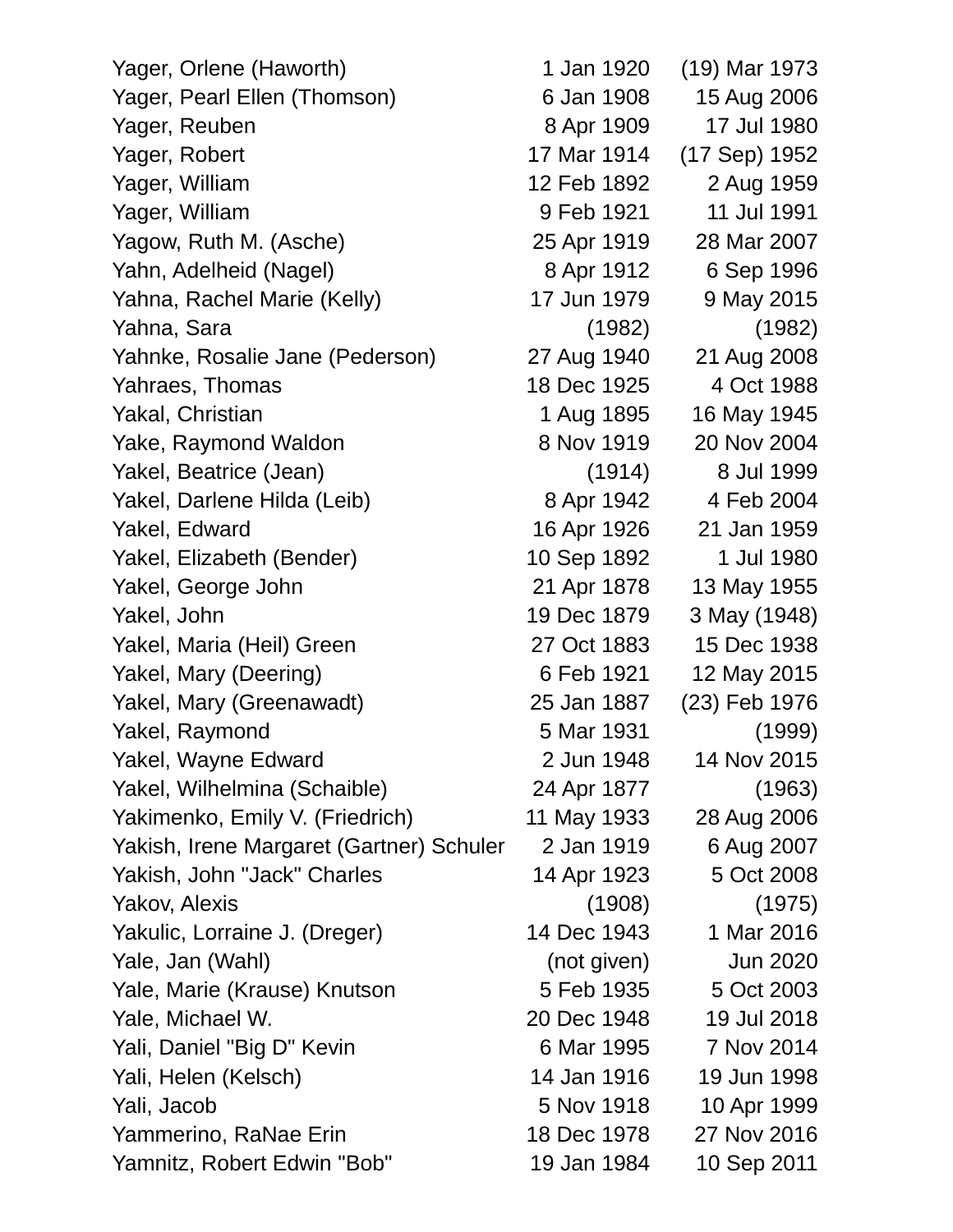| Yamniuk, Eileen (Miller)                  | 1918        | 27 Jul 2002 |
|-------------------------------------------|-------------|-------------|
| Yamniuk, John William Harry               | 1920        | 1 Feb 2003  |
| Yancey, Betty Irene (Kembel)              | 14 Mar 1924 | 12 Sep 2016 |
| Yanders, Donald C.                        | 1 Jul 1924  | 31 Dec 2002 |
| Yandle, Jennie                            | (not given) | (1992)      |
| Yandle, John "Jack"                       | 21 May 1883 | 17 Jan 1961 |
| Yanish, Albert                            | 28 Feb 1906 | 22 Nov 1998 |
| Yanish, Geraldine (Vettel)                | 23 Apr 1917 | 29 Nov 2008 |
| Yanish, Herman Lawrence                   | 13 Apr 1914 | 8 Feb 2003  |
| Yanish, Lila Johanna (Ratzlaff)           | 11 Apr 1915 | 4 Nov 2003  |
| Yanish, Veronica Helen (Berens)           | 3 Aug 1906  | 20 May 2007 |
| Yanish, Violet (Melander)                 | 3 Oct 1914  | (1998)      |
| Yank, Katharina Elizabeth (Eirich)        | 25 Mar 1887 | 16 Nov 1922 |
| Yanke, Albert                             | 15 Apr 1920 | 29 Mar 2014 |
| Yanke, Albert                             | (1926)      | 21 Jun 1992 |
| Yanke, Albert                             | 12 Feb 1922 | 23 Jul 1997 |
| Yanke, Alfred                             | 6 Oct 1921  | 19 Jul 2008 |
| Yanke, Carl                               | 27 Nov 1915 | 29 Nov 2001 |
| Yanke, Cecil Gerald                       | 23 Jul 1942 | 20 Mar 2010 |
| Yanke, Christ                             | 23 Apr 1853 | 3 Oct 1923  |
| Yanke, Christina                          | (not given) | (not given) |
| Yanke, Clara (Enslen)                     | 12 Nov 1923 | 23 Oct 2017 |
| Yanke, Clara (Enslen)                     | 12 Nov 1923 | 12 Nov 1923 |
| Yanke, Darryl Christian                   | (not given) | 14 Oct 1993 |
| Yanke, Della (Reiman)                     | (1896)      | 22 May 1992 |
| Yanke, Delora (Haase)                     | 3 Mar 1924  | 15 Aug 2000 |
| Yanke, Dorothea "Dorothy" Elsie (Schmidt) | 2 Jul 1934  | 17 Jan 2021 |
| Yanke, Earl C.                            | (not given) | (not given) |
| Yanke, Earl Raymond                       | 2 Oct 1930  | 22 Aug 2011 |
| Yanke, Elfrieda (Steffen)                 | 11 Dec 1907 | 30 Jun 2009 |
| Yanke, Emma (Jesse)                       | 19 Apr 1910 | 7 Mar 2001  |
| Yanke, Ernie Andrew                       | 4 Aug 1949  | 16 Oct 2012 |
| Yanke, Fred John                          | 3 Jul 1927  | 16 Oct 2017 |
| Yanke, Hannah (Kirschman)                 | 3 Oct 1914  | 1 Feb 1995  |
| Yanke, Helen Julia (Seefried)             | 18 Mar 1931 | 22 May 2012 |
| Yanke, Jack                               | (1902)      | 22 Mar 1982 |
| Yanke, John                               | 11 Mar 1885 | (1975)      |
| Yanke, John                               | (1907)      | 25 Oct 1981 |
| Yanke, Justina                            | 5 Mar 1856  | 24 Oct 1934 |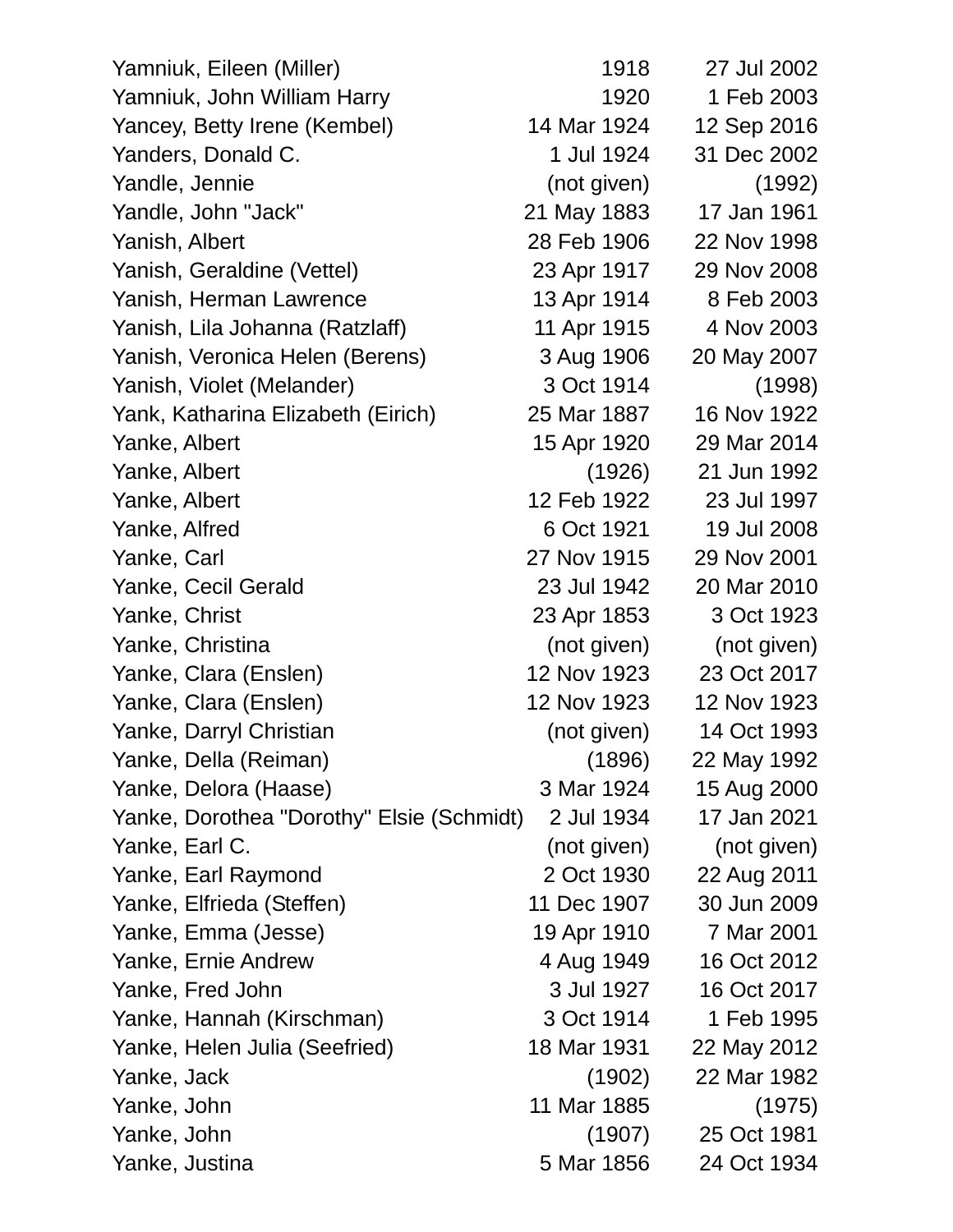Yanke, Justina (1893) 5 Apr 1979 Yanke, Kathleen "Kay" Mary (1926) 19 Jul 2008 Yanke, Lorne William 8 Sep 1934 10 Sep 2017 Yanke, Lydia 11 Sep 1910 26 Nov 1988 Yanke, Lydia (Flato) 20 Jan 1905 26 Sep 2001 Yanke, Martha (Herman) 2 Jan 1909 4 Jul 1990 Yanke, Mildred (Becker) 4 Apr 1928 26 Jul 2009 Yanke, Olinda (Lutz) 14 Oct 1923 24 Jun 2017 Yanke, Orville 9 Nov 1944 27 Dec 2007 Yanke, Robert 10 Apr 1912 30 Aug 2010 Yanke, Rosaline (Lutz) (1926) 8 Feb 2009 Yanke, Sylvia (Marty) 1 Feb 1907 6 Mar 1996 Yanke, Valenina "Ann" 1924 29 Apr 2014 Yanke, Wallace Evold 7 Sep 1934 4 Feb 2004 Yanke, William (1911) 15 Aug 1979 Yanke, William "Bill" 11 Oct 1953 8 Jan 2014 Yanke, William "Bill" (1930) 6 Sep 2008 Yankee, Fred 7 Jun 1901 25 Mar 1997 Yankee, Lillie (Reiswig) 14 Nov 1902 20 Jan 1996 Yankee, Luderick Carl 19 Apr 1904 3 Jun 1999 Yanken, Rachel (Stirewalt) 19 Jan 1889 (1978) Yanni, Adeline M. (Anderson) 1 Apr 1919 27 Jan 2004 Yantes, Darleen M. (Church) 30 Nov 1944 7 Nov 2013 Yantes, Kenneth "Ken" Samuel 21 May 1944 2 Sep 2020 Yantes, Nela (not given) 12 Nov 2002 Yantis, Shirley Jean (Rich) (1937) 5 Oct 2002 Yantz, Edna (Kilbach) 8 Dec 1931 1 Oct 2001 Yantz, Les (not given) (1999) Yantzer, Amelia (Leingang) 28 Oct 1908 25 Jun 1989 Yantzer, Bertha C. (Denius) 1 Feb 1922 25 Aug 2016 Yantzer, Betty (Himmelspach) 12 Mar 1927 14 Feb 2005 Yantzer, Esther (Kautzman) 21 Jun 1933 4 Jan 2018 Yantzer, Francisca Hatzenbeler Ott (not given) 15 Oct (1936) Yantzer, George 31 Jan 1900 26 May 1981 Yantzer, George 26 Apr 1915 22 May 1989 Yantzer, Henry 2 May 1908 1 Jul 1956 Yantzer, Henry Charles 24 Aug 1946 4 Jan 2014 Yantzer, Kathryn (Sturn) 19 Mar 1898 15 Sep 1989 Yantzer, Leo A. 15 Apr 1922 29 Feb 2008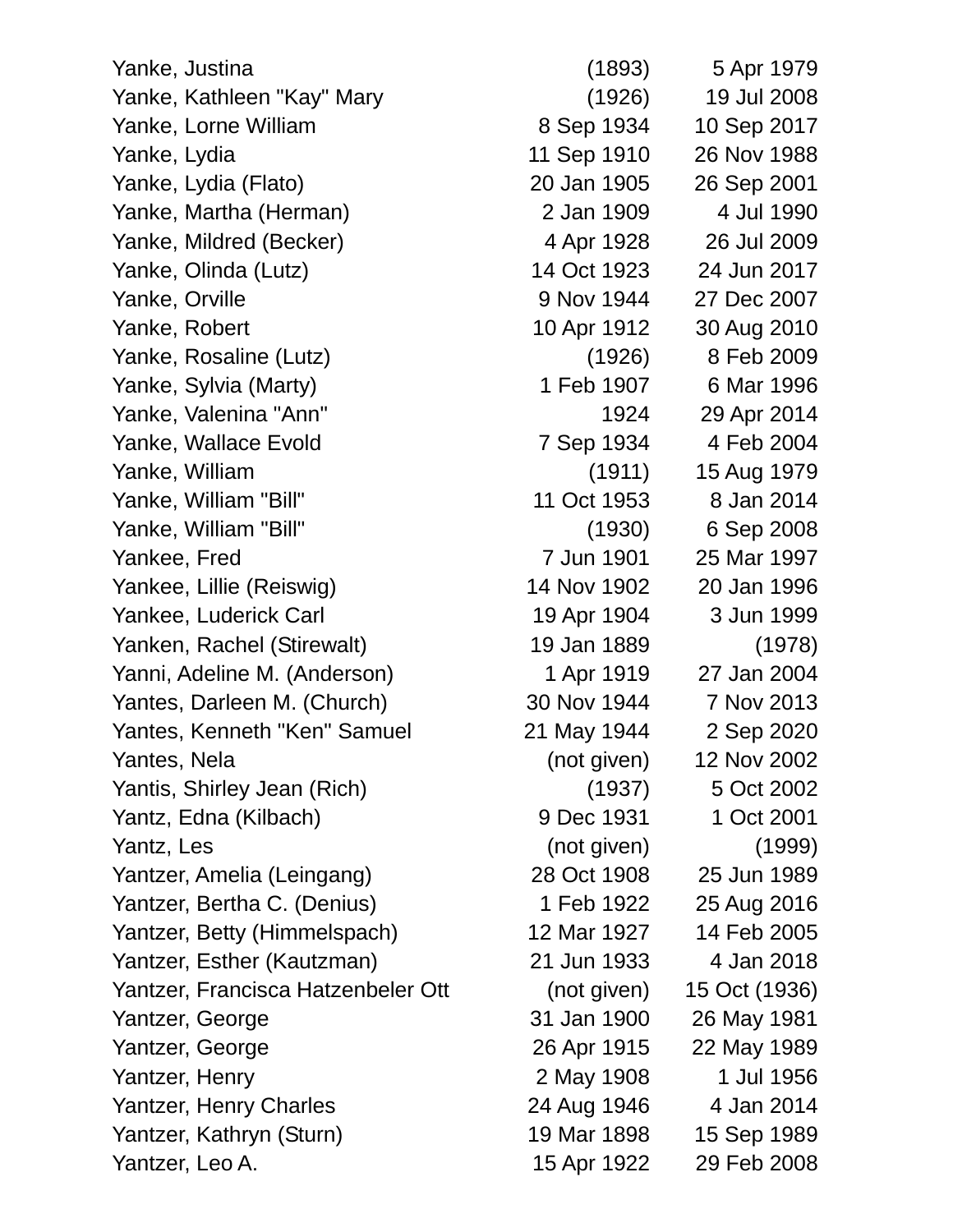Yantzer, Lorraine (Granske) 26 Nov 1925 19 Nov 1990 Yantzer, Mary (Weiss) Brilz 5 Jan 1905 14 Aug 1984 Yantzer, Matt 4 Nov 1925 6 Jul 2005 Yantzer, Monica (Zander) 14 Jun 1923 30 Sep 2019 Yantzer, Peter 7 Feb 1895 Jan 1979 Yantzer, Peter 30 Sep 1861 23 Apr 1940 Yantzer, Ralph 21 Jun 1905 24 Jun 1996 Yantzer, Raymond 21 Nov 1931 26 Mar 2009 Yantzer, Raymond (1931) 26 Mar 2009 Yantzer, Richard Van Buren 21 Sep 1921 (2) May 1973 Yanz, Anne Clara (Thurm) 1 Aug 1943 15 May 2008 Yarabinec, Kay (Kolls) 8 Jan 1921 22 Jul 1995 Yarber, Charles (1915) (1999) Yarbrough, Tillie (Seibel) (Myer) 12 Jan 1917 7 Apr 1994 Yarbrough, William E. (not given) 16 Mar 2007 Yarger, John R. 26 Feb 1949 23 Mar 1969 Yarger, Olga (Dirbnenki) 18 Oct 1928 (1950) Yarlott, Linda (Kreiger) 12 Jan 1944 18 Dec 2012 Yarmak, Lynn E. (Kuchera) 29 Jan 1946 7 Jul 2010 Yaroch, Gregory 4 Mar 1949 3 Dec 2021 Yarosh, Elizabeth "Betty" MK 31 Dec 1909 10 Dec 2016 Yarosz, Harriet (Hammer) (1930) 5 Aug (1991) Yarrow, Alfred G. 22 Feb 1919 (1998) Yashuk, Dora Ida (Sommerfeld) 8 Sep 1915 25 Sep 2014 Yasko, Ann (Dirk) 9 Sep 1926 23 Dec 1980 Yaskow, Paul 1994 Yates, Arthur J. "Art" 30 Apr 1945 9 Jul 2020 Yates, Blythe (Bussman) 19 Apr 1922 (31 Jan 2002) Yates, Danny Oral 31 Dec 1946 20 Oct 1997 Yates, Derrick 30 Mar 1986 3 Nov 2009 Yates, Donnie Mae (Lange) Burgard 22 Jan 1935 20 Jan 1997 Yates, Dorothy (Winterbotham) Brunt 19 Nov 1901 22 Jul 2000 Yates, Edith Elaine (Hartinger) 17 May 1932 28 Jun 2013 Yates, Eileen Rose (Schanzenbach) 22 Mar 1920 4 Jan 2015 Yates, Eva Arvilla (Gandy) 5 Sep 1922 2 Nov 2002 Yates, Frank 30 Nov 1928 5 Aug 1993 Yates, Fred (not given) 17 Apr 1985 Yates, John Clarence 24 Mar 1889 (4 Mar 1963)

Yates, LaVern Irene (Jopp) 9 May 1925 18 Dec 2019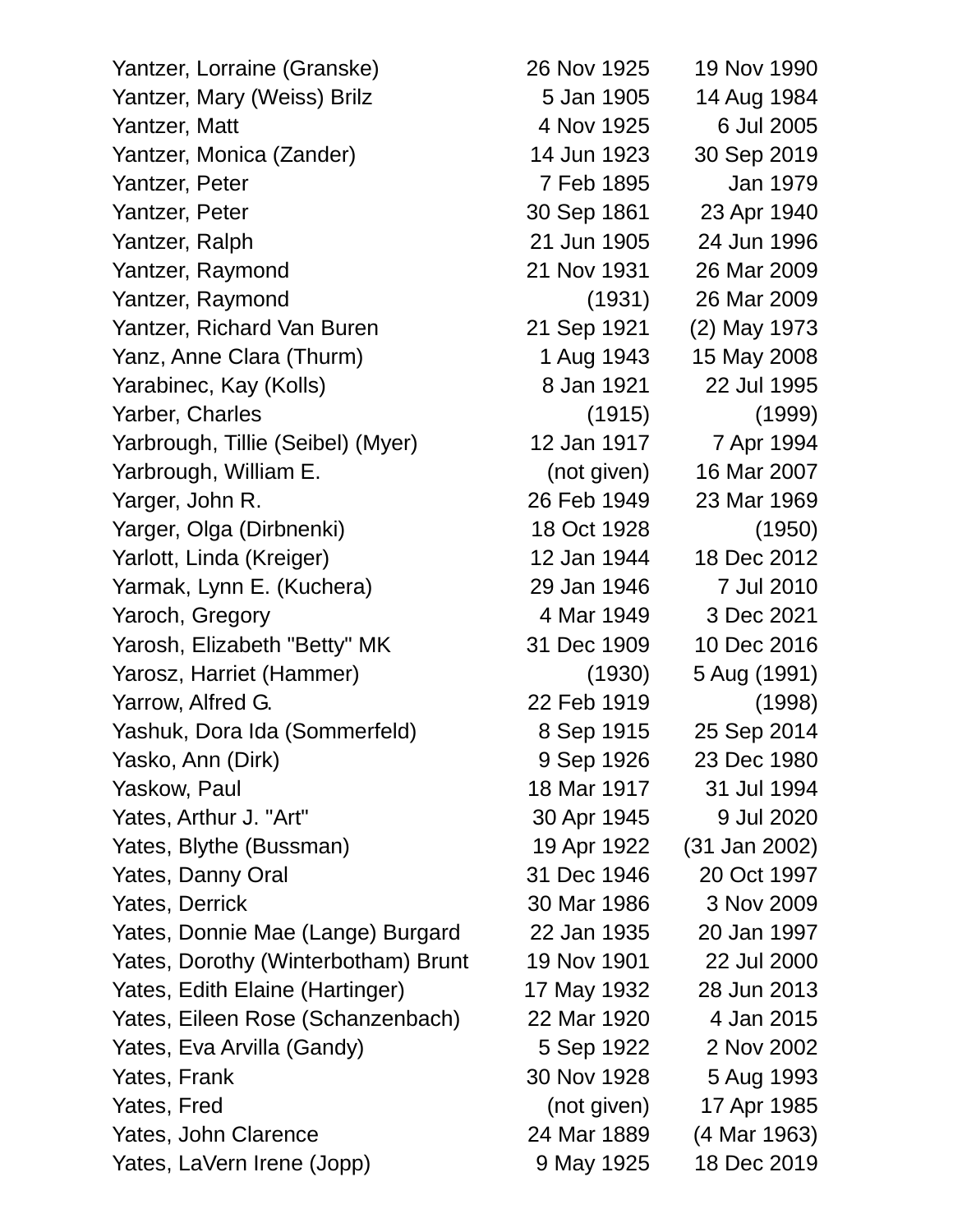Yates, Lloyd **13 May 1894** 20 Jun 1985 Yates, Luan L. (Groskreutz) 4 Jun 1944 4 Feb 2005 Yates, Mable "Midge" Ann (Nott) 30 Jun 1938 26 Oct 2009 Yates, Phillis (Frey) 19 Jan 1921 28 Sep 1985 Yates, Robert 20 Apr 1938 22 Jul 1997 Yathon, Rudolph "Rudy" 12 Sep 1924 19 Apr 2007 Yathon, Shirley Eileen (Penner) 8 Oct 1928 11 Jan 2012 Yauck, Ann Caroline (Fiisel) (1915) 7 May 2003 Yauck, Arthur (1929) 6 Jun 2015 Yauck, Bernice Loretta (Tyler) 13 Sep 1927 11 Sep 2010 Yauck, David 25 Nov 1923 27 Jul 1993 Yauck, David 20 Jul 1902 7 Nov 1991 Yauck, Friedrich 8 Jul 1880 14 Feb 1936 Yauck, Gottlieb 3 Apr 1866 1 Sep 1943 Yauck, Henry 21 Aug 1893 31 Jul 1983 Yauck, Henry F. 31 Oct 1911 5 Sep 2002 Yauck, Irvine (not given) 17 May 1999 Yauck, Katherina 20 Dec 1865 12 Jun 1959 Yauck, Kathrina Elizabeth (Erhardt) 6 Jun 1884 31 Jul 1991 Yauck, Kathryn (Schoenhals) 10 Feb 1881 5 Aug 1970 Yauck, Lillie 13 Nov 1917 26 Feb 2008 Yauck, Marie Elizabeth (Kraft) 1 Aug 1912 8 Nov 2003 Yauck, Norman 3 Jul 1948 24 Mar 2008 Yauck, Ruth Elizabeth (Helfenbein) 17 Apr 1921 29 Sep 2007 Yauck, Wilfred Karl 27 Jan 1937 12 Aug 2016 Yauga, William "Vincas" (1896) 24 Mar 1977 Yauk, Carolyn Marie (Semmel) 3 Nov 1937 3 Feb 2011 Yauk, Walter 17 Aug 1924 18 Jul 1999 Yausie, Clayton 3 Apr 1920 4 Jan 2000 Yde, Irene Sue (Warner) 17 Dec 1951 4 Aug 2009 Ydstie, Eleanor (Schlichtmann) 3 Feb 1929 27 Feb 2003 Yeada, Katherine 20 Jul 1886 (16 Mar 1976) Yeadon, June Irene (Goebel) 18 Jun 1938 29 Dec 2018 Yeager, Addison "Ed" Grant 20 Nov 1921 7 Apr 2013 Yeager, Agnes Emma NH 4 Nov 1906 13 Jan 1994 Yeager, Alma (Berg) 1 Sep 1899 8 Oct 1987 Yeager, Amelia "Millie" (Bott) 28 Mar 1915 9 Jan 2009 Yeager, Betty (Ellis) 19 Feb 1933 2 Feb 2021 Yeager, Bill 24 Apr 1928 29 Dec 2001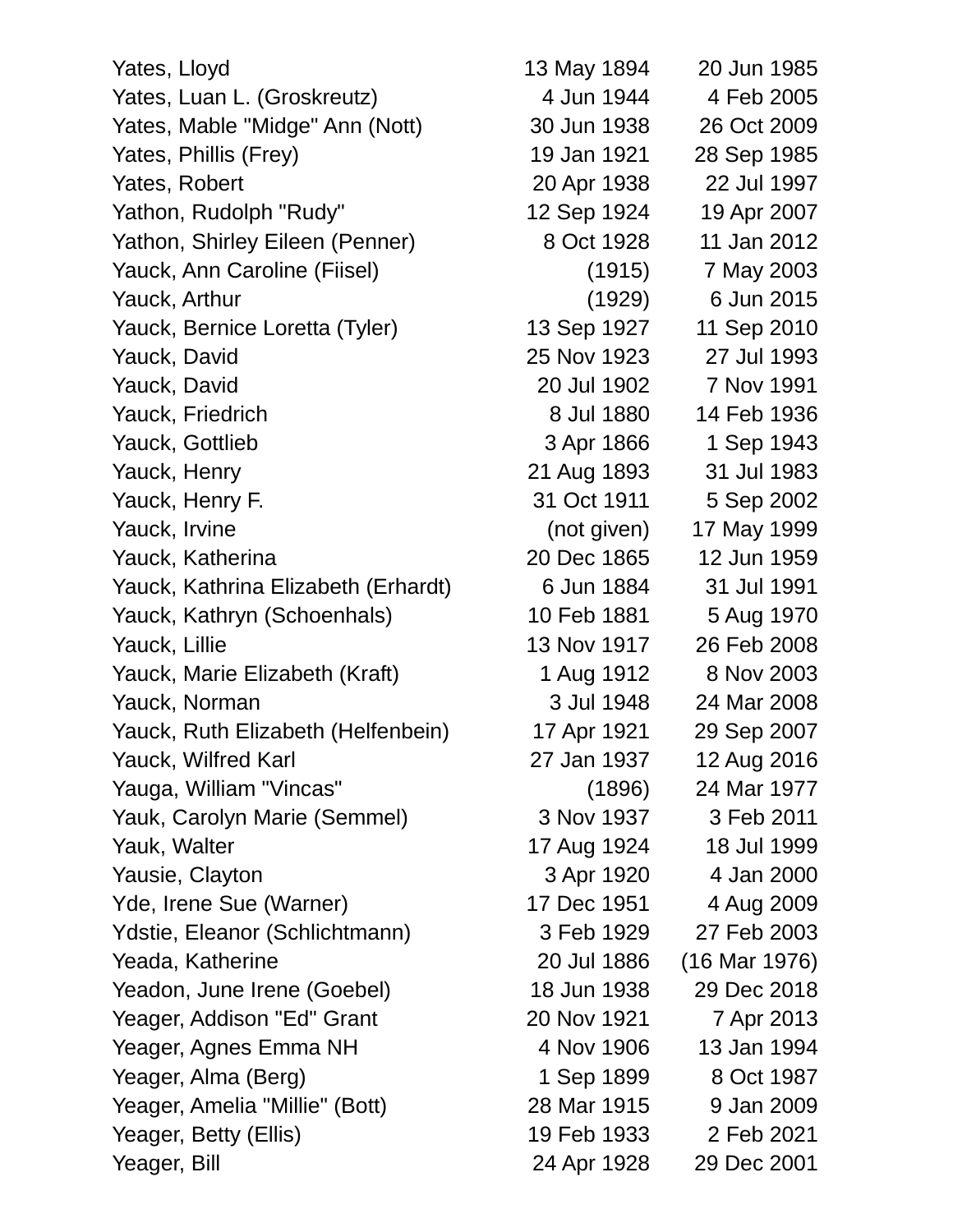Yeager, Burton E. 20 Jul 1923 16 Dec 2013 Yeager, Carl (1905) 7 Mar 1993 Yeager, David 16 May 1907 (23) Jul 1956 Yeager, Denise Ann (30 Dec 1951) (1 Mar) 2007 Yeager, Dolores (Kueffler) 30 Mar 1925 4 Aug 2004 Yeager, Donald L. "Don" 12 Jan 1928 14 Dec 2018 Yeager, Eileen Marie (Heier) 26 Jul 1948 2 Oct 2021 Yeager, Elaine (Bornemann) 24 Oct 1938 8 Jan 2018 Yeager, Elmer H. 16 Apr 1906 14 Dec 1983 Yeager, Esther (Seidler) 4 Oct 1930 1 Jan 2022 Yeager, Eva (Bott) 16 Feb 1877 15 Dec 1963 Yeager, Evelyn M. (Whitaker) (1922) (22 Mar 2002) Yeager, Francis "Frank" E. 27 Jul 1909 12 Sep 1999 Yeager, Fred (not given) (not given) Yeager, Freda "Auntie" E. 17 Sep 1925 15 Sep 2008 Yeager, Gerald 3 Oct 1937 Aug 1992 Yeager, Gerald William 19 Jul 1916 12 Jan 2005 Yeager, Grace (McCann) 29 Dec 1923 11 Aug 2018 Yeager, Helen (Schaefer) 29 Aug 1925 23 Nov 1999 Yeager, Helen (Urquhart) James 21 Oct 1907 26 Jun 1990 Yeager, Henry 16 Oct 1873 6 Oct 1954 Yeager, Herman 18 Nov 1920 10 Oct 1998 Yeager, Howard 5 Jan 1943 12 Oct 2021 Yeager, James Clarence 20 Nov 1919 (2007) Yeager, Johannes 1 Nov 1860 23 Dec 1943 Yeager, John O. 30 May 1902 (17) Jul 1965 Yeager, Joyce Marie (Kuether) 8 Oct 1940 5 Jan 2007 Yeager, Kenneth A. 2 Mar 1948 12 May 2006 Yeager, Killian Michael 2 Oct 2000 23 Jul 2020 Yeager, Leah (Ulmer) 15 Jun 1924 22 Dec 1999 Yeager, Leo James 2 Aug 1932 2 Sep 2020 Yeager, Lester Paul 20 Jul 1910 12 May 1985 Yeager, Lucille (Smith) 17 May 1916 1 May 2004 Yeager, Lydia 15 Jun 1890 9 Sep 1948 Yeager, Lydia 23 Jun 1918 7 Nov 1943 Yeager, Mabel (Benjamin) 1907 (Apr) 1954 Yeager, Marie (Fox) 24 Dec 1910 19 Mar 1995 Yeager, Marie (Starck) 30 Aug 1905 3 May 1993 Yeager, Marthelin "Marcy" (1921) (29 Dec 2006)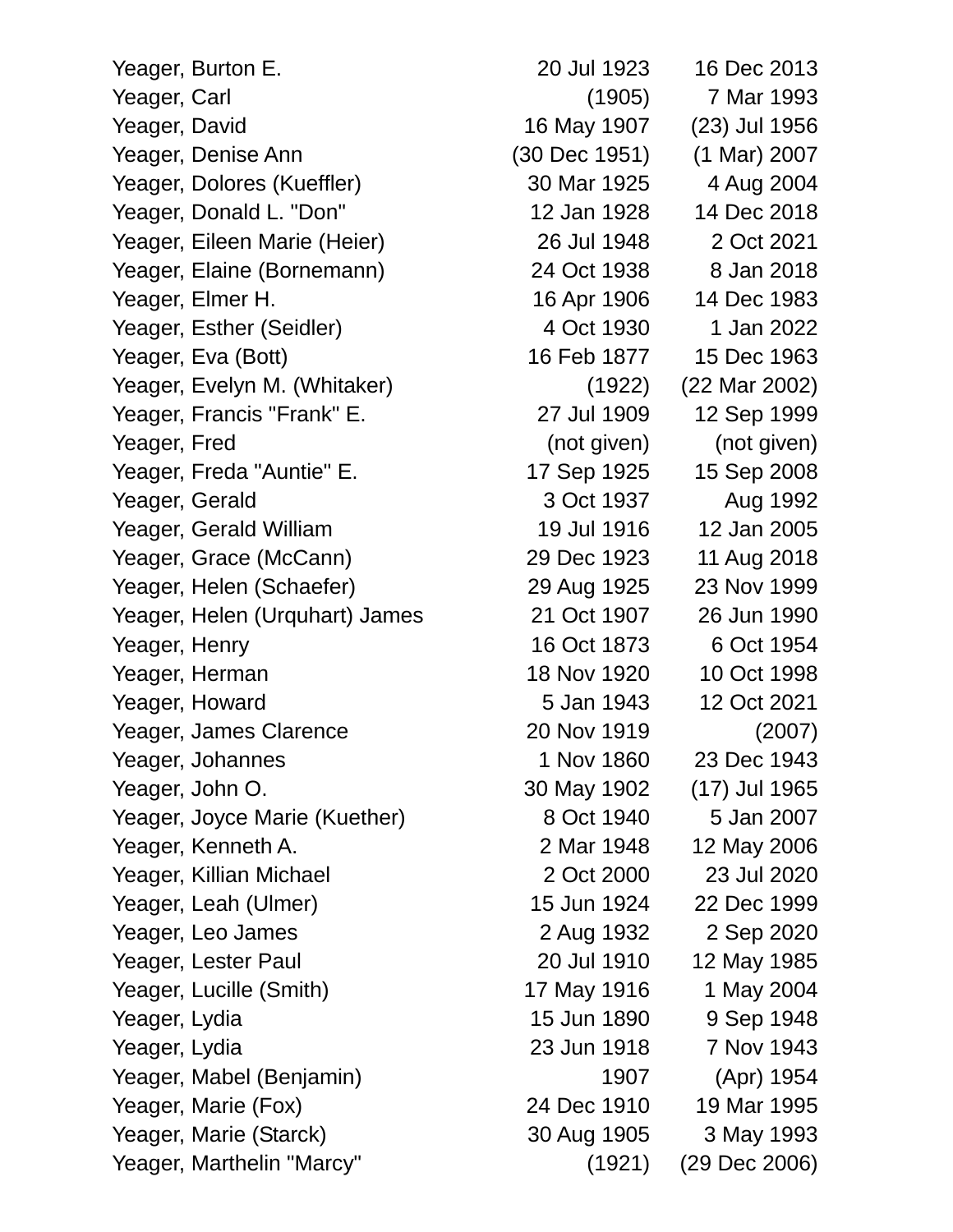Yeager, Mavis Marlina (Baumann) (1921) (14 May 2004) Yeager, Michael 25 Nov 1879 10 Oct 1959 Yeager, Mildred (Kluck) 11 Dec 1917 26 Dec 2005 Yeager, Norman 30 Jan 1935 1 Feb 2010 Yeager, Olive Grace (Schiller) 25 Feb 1924 22 Sep 2003 Yeager, Paula Rae (Scheet) 20 Jul 1955 9 Nov 2005 Yeager, Peter 22 Mar 1880 26 Aug (1949) Yeager, Phillip 7 Sep 1894 17 Apr 1995 Yeager, Richard 23 Sep 1922 (1993) Yeager, Robert 6 Jul 1954 2 Feb 2005 Yeager, Robert F. 24 Mar 1925 4 Jan 2012 Yeager, Roland H. 4 Mar 1919 26 May 2010 Yeager, S. S. (Mrs.) (not given) (1937) Yeager, Snowflake (Reineke) 11 Jan 1907 11 Apr 1991 Yeager, Tanna Dee (Olson) 27 Nov 1960 25 Sep 2010 Yeager, Thea (Norheim) 22 Mar 1886 20 Aug 1964 Yeager, Todd Larry 10 May 1952 11 Mar 2021 Yeager, William (1924) 10 May 2000 Yeager, William Henry "Bill" 3 May 1947 30 May 2014 Yeakle, Charles (1892) 17 Mar 1991 Yeaman, Anna Marie (Schnabel) 13 Sep 1900 10 Apr 1990 Yeaman, Laverne (Kranich) 1 Mar 1931 8 Nov 1992 Yeaman, Maria R. (Hildebrand) 8 Mar 1941 28 Jan 2009 Yearman, Brigitte (Zobel) 11 Jun 1935 17 Feb 2018 Yearout, Mollie (Deinas) (not given) (not given) (not given) Yeary, Shirley Joan (Warwick) 20 Jul 1937 25 Mar 2018 Yeasel, Casper 6 Jan 1844 Apr 1934 Yeasley, Don Raymond 29 May 1942 24 Jan 1990 Yeast, Eva Elizabeth (Schell) 21 Oct 1917 1 Nov 2005 Yeast, frank Asa 29 Jul 1914 17 Aug 2006 Yeast, Georg Michael (1930) 26 Aug 1980 Yeast, Henry Louie 27 Jun 1916 16 Jan 1988 Yeast, Martin John 19 Feb 1910 3 Aug 1986 Yeast, Mary (Keller) (not given) (1984) Yeast, Mathew 3 Jun 1906 17 Feb 1980 Yeast, Perry Alfred 26 Jun 1917 12 Mar 2002 Yeater, Dorris 24 Jan 1921 (16 Jul 1933) Yeater, Douglas Robert 7 May 1909 29 Sep 1989

Yeater, Jerome Orville 12 Jun 1915 19 Dec 1999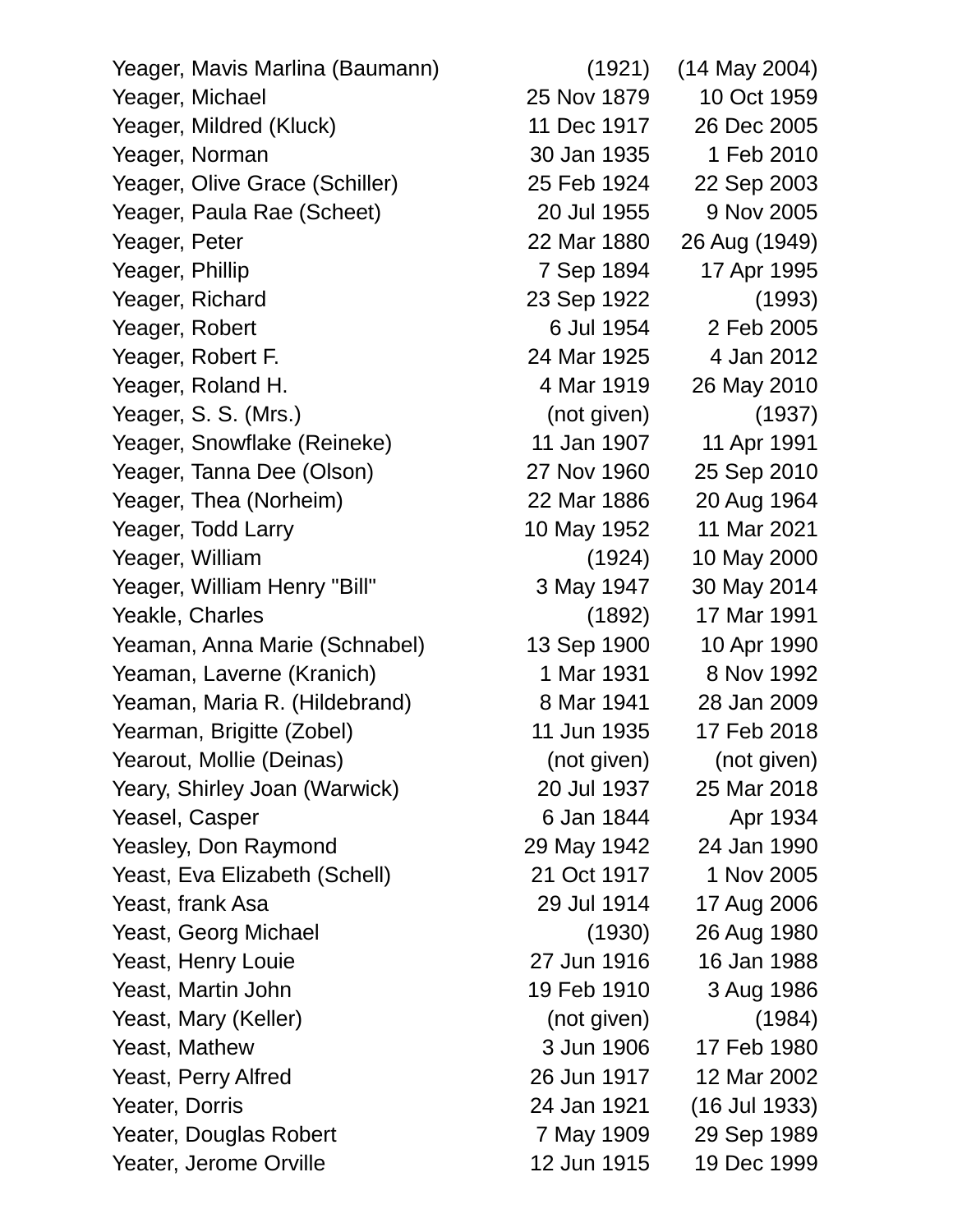Yeater, Willard 21 Apr 1912 8 May 1983 Yeater, William Lewis "Uncle Bill" 12 Jun 1848 19 Sep (1952) Yeaton, Bernard 14 Nov 1922 5 May 1999 Yeaton, George (not given) 9 May 1992 Yeaton, Grant Lee 81 March 20 Jun 1989 30 Nov 1995 Yeaton, Joyce (Geraets) 13 Feb 1943 6 Aug 2002 Yecha, David "Doc" James 7 Mar 1944 15 Oct 2016 Yechtel, Lori Lynn (Rempel) 12 Dec 1970 29 Jan 2019 Yecoshenko, Edward 22 Jul 1905 30 Mar 1994 Yecoshenko, Lydia (Michalenko) 14 Apr 1920 5 Jun 2018 Yecoshenko, Mabel (Simbalenko) 16 Feb 1907 11 May 1999 Yecoshenko, Tren William 6 Dec 1973 14 Mar 1999 Yecoshenko, Walter 16 Mar 1918 22 Apr 2005 Yecoshenko, Walter J. 23 Mar 1883 (10 May 1971) Yecovenko, Daniel 16 Aug 1907 28 Jun 1996 Yecovenko, John "Tom" (1939) (25 Jul 2001) Yedersberger, Michael (not given) 20 Nov 1992 Yee, Jane Magdalene (Stratman) 9 Nov 1916 24 Jul 2001 Yegan, Lydia (Sell) 6 1889 1889 18 Apr 1984 Yegen, Chris 12 Jan 1894 18 Nov 1979 Yegen, Eva (Schmidt) Schneider 11 Dec 1903 17 May 1989 Yegen, Lena (Schmidt) 10 Oct 1900 (1974) Yegen, Margaret (not given) (1989) Yegge, Lena (Hilgemann) 13 Sep 1913 29 Jun 1995 Yehle, Elsie Edna (Eisler) Schlenker (1930) 26 Mar 2000 Yeigh, Jennie (Canfield) 13 Apr 1900 14 Oct 1990 Yeik, Carole Linda (Neff) 29 May 1944 26 Feb 2017 Yeingst, Kathryn G. (Sayler) Burger 5 Jun 1898 9 Nov 1984 Yeiter, Eileen (Schmidt) 2 Dec 1920 20 Jan 2007 Yeiter, Kenneth 31 Jul 1921 25 Nov 1998 Yekel, George Alexander 6 Nov 1920 23 Apr 2001 Yekel, Jacob 3 Apr 1868 27 Jul (1948) Yelich, Joseph John (1928) (25 Nov 1973) Yelinek, Jeffrey 24 Dec 1974 9 Apr 1998 Yelinek, Robert J. 26 Aug 1938 11 Aug 2010 Yell, Esther Augusta (Schmuhl) 23 Sep 1919 12 May 2004 Yelland, Dorothy (Lutt) (not given) 10 Sep 2005 Yellen, James Joseph 8 Sep 1925 28 Feb 2005 Yellin, Regina "Jeanne" (Mayer) 10 Jan 1922 26 Sep 2008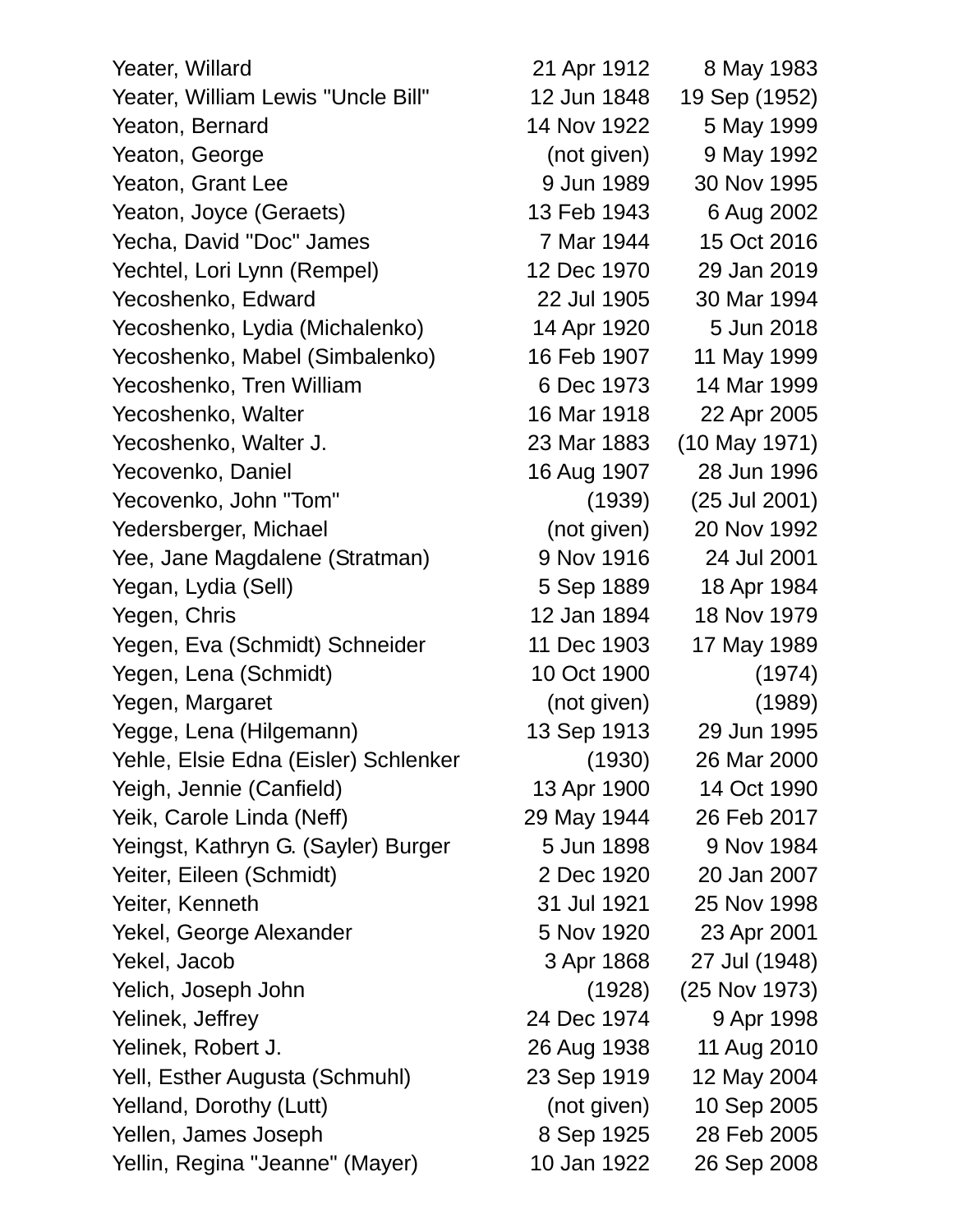| Yellow Wolf, Margaret "New LWES      | 2 Jan 1921  | 14 Jun 2018   |
|--------------------------------------|-------------|---------------|
| Yengling, Andrew                     | 2 Apr 1902  | 10 Feb 1946   |
| Yengling, Victoria (Hefta)           | 8 Nov 1907  | 13 Apr 2003   |
| Yennie, James                        | 11 Sep 1951 | 8 Apr 1999    |
| Yentzer, Anna Magdalena (Benedikt)   | 10 Nov 1924 | 22 Feb 2020   |
| Yeo, Eda (Graber)                    | (1905)      | (1979)        |
| Yeo, Henry                           | 12 Aug 1881 | (1966)        |
| Yeoman, Elizabeth (Bruckner)         | 6 May 1908  | 24 May 1993   |
| Yeoman, Gerald                       | 3 Sep 1917  | 24 Oct 1985   |
| Yeoman, Joseph H.                    | 20 Feb 1930 | 16 Jan 1994   |
| Yeoman, Joseph Henry                 | (1922)      | 8 May 1990    |
| Yeoman, Marie (Artz)                 | 12 Apr 1904 | 20 Jan 1994   |
| Yeoman, Penny                        | (not given) | 16 Sep 1994   |
| Yerdon, Royce Levelle "Bus"          | 28 Sep 1921 | 19 Jun 2012   |
| Yerex, Fern Stella (Bollinger)       | 19 Oct 1940 | 24 Jan 2019   |
| Yerger, Carolyn (Price)              | 12 Feb 1934 | 19 Jul 2008   |
| Yerger, Conrad                       | 19 Aug 1884 | 1 Aug 1962    |
| Yerger, Conrad                       | 21 Nov 1924 | 16 Jun 2008   |
| Yerger, Dennis Michael               | 29 Dec 1948 | 2 Sep 2009    |
| Yerger, Elizabeth (Batt)             | 23 Feb 1915 | 22 Oct 2004   |
| Yerger, Elizabeth (Lichienberg) K    | 2 Nov 1888  | (16) Jul 1974 |
| Yerger, Emil                         | Feb 1912    | 3 May 1966    |
| Yerger, Eva Elizabeth                | 13 Jul 1882 | 29 May 1966   |
| Yerger, George                       | 21 Feb 1883 | 23 Aug 1963   |
| Yerger, George                       | 4 Jun 1921  | 19 Apr 2002   |
| Yerger, Helen Irene (Frickel)        | 18 Aug 1924 | 6 Jun 2020    |
| Yerger, Henry                        | 7 Jan 1922  | (1974)        |
| Yerger, Jake                         | 18 Dec 1916 | 5 Dec 2007    |
| Yerger, John                         | 13 Mar 1878 | 28 Sep 1939   |
| Yerger, Kenneth "Ken" H.             | 19 Mar 1934 | 17 Feb 2004   |
| Yerger, Mel                          | 22 Aug 1936 | 13 Nov 2016   |
| Yerger, Richard Johnny               | 11 Jun 1945 | 7 Oct 2005    |
| Yerger, Victor Emanuel               | 12 Nov 1923 | 21 Dec 2008   |
| Yerke, Albert                        | 29 Jan 1909 | 17 Jun 1995   |
| Yerkes, Marie M.                     | 23 Jun 1871 | (13) Feb 1957 |
| Yerxa, Kathleen "Kathy" M. (Hoffman) | 13 Feb 1952 | 19 Oct 2017   |
| Yesel, Elizabeth (Ell)               | 15 Oct 1902 | (1986)        |
| Yesel, Leo                           | 13 Mar 1933 | 14 May 2012   |
| Yesel, Magdalena (Volk) Hoffarth     | 1837        | 1905          |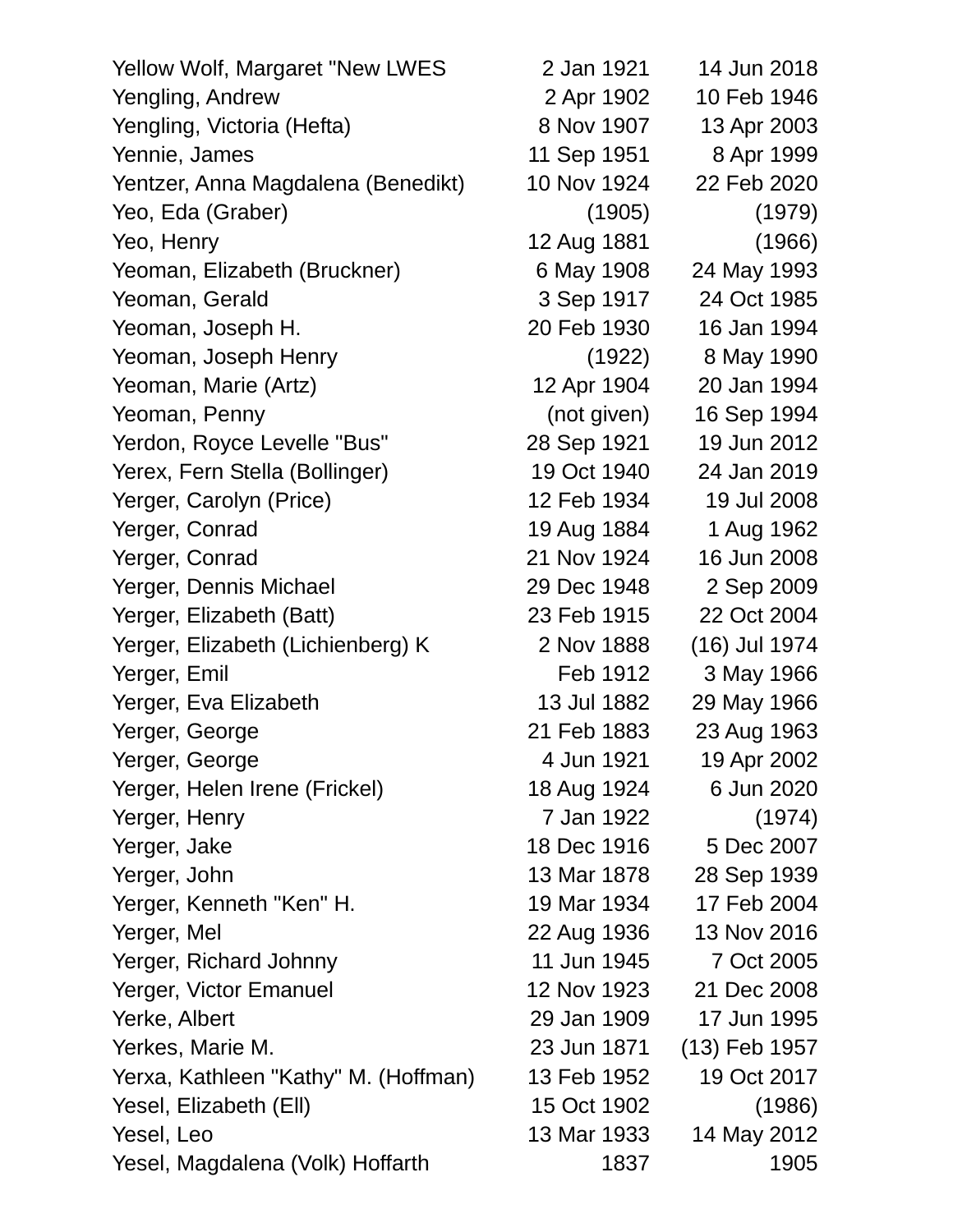Yesenko, Elsie (Sitch) 5 Oct 1906 5 Jul 1988 Yesenko, Martha (Keller) 14 Nov 1906 13 Feb 1998 Yeske, Arthur "Art" A. 8 Dec 1921 29 Aug 2013 Yeske, Brenda (Zerr) 8 Jan 1962 7 Jul 2008 Yeske, Evelyn (Wynn) (1912) 29 Mar 2009 Yeske, Ferdinand "Fred" 28 Mar 1911 5 Mar 1999 Yeske, Lester L. 25 Sep 1925 21 Feb 2010 Yesnik, Agnes (Dyck) 6 Oct 1926 6 Nov 2010 Yestness, Zada Jane (Eickmeier) 11 Jul 1926 8 Apr 2014 Yethon, Ludwig "Louie" 6 Mar 1910 20 Dec 1999 Yetka, Anna "Anne" (Jahner) 20 Dec 1923 9 Dec 2005 Yetter, Benjamin Wilson 5 Nov 1916 23 Apr 2010 Yetter, Ida (Lawyer) 27 Dec 1892 22 Feb 1974 Yetter, John (not given) (not given) (not given) Yetter, John Eugene 4 Nov 1905 (23) May 1957 Yetter, Kenneth 22 Jun 1927 (1994) Yetter, Paul 29 Aug 1904 27 Feb Yetter, Pearl (Brakke) 5 Oct 1902 5 Dec 1985 Yetter, Pearl Lee 1 Nov 1910 3 Oct 1996 Yetter, Thomas Annias 1988 1990 Yetterboe, Emmett Duane 15 Aug 1925 1 May 1999 Yetterboe, Ethel (Huebner) 7 Mar 1918 6 May 2015 Yetterboe, Gordon 16 Aug 1918 5 Feb 1998 Yewchuk, Stephan "Steve" 6 Jan 1910 18 May 2005 Yi, Connie Rae (Helm) 30 Jan 1954 27 Dec 2019 Yi, Murphy Inso 10 Nov 1937 25 Apr 2011 Yineman, Archie E. 18 Dec 1908 11 Feb 2001 Yineman, Evangeline (Silbernagel) (1932) 27 Sep 1995 Yineman, Kenneth Robert 27 Nov 1934 19 Apr 2006 Yineman, Lilly (Papacek) 1 Sep 1907 4 Aug 1989 Yineman, Lorraine (Getzfreid) 18 Mar 1943 3 Dec 2016 Yinger, Theresa (Schreiner) 6 Jul 1935 7 Jan 2017 Yirsa, Edward J. 12 May 1932 (31 May 2001) Yizek, Emma (Glass) 10 Jun 1934 22 Jan 2011 Ylinen, Mildred (Hein) 9 Aug 1916 10 Feb 2001 Ylitalo, Archie 28 Aug 1932 1 Jan 1992 Ylitalo, Marvin 19 Jul 1940 20 May 1991 Ynclan, LiseLotte (Weckwerth) 31 Oct 1922 13 Aug 2003 Yoachim, Katharine (Mindt) 9 Sep 1887 29 Jan (1953)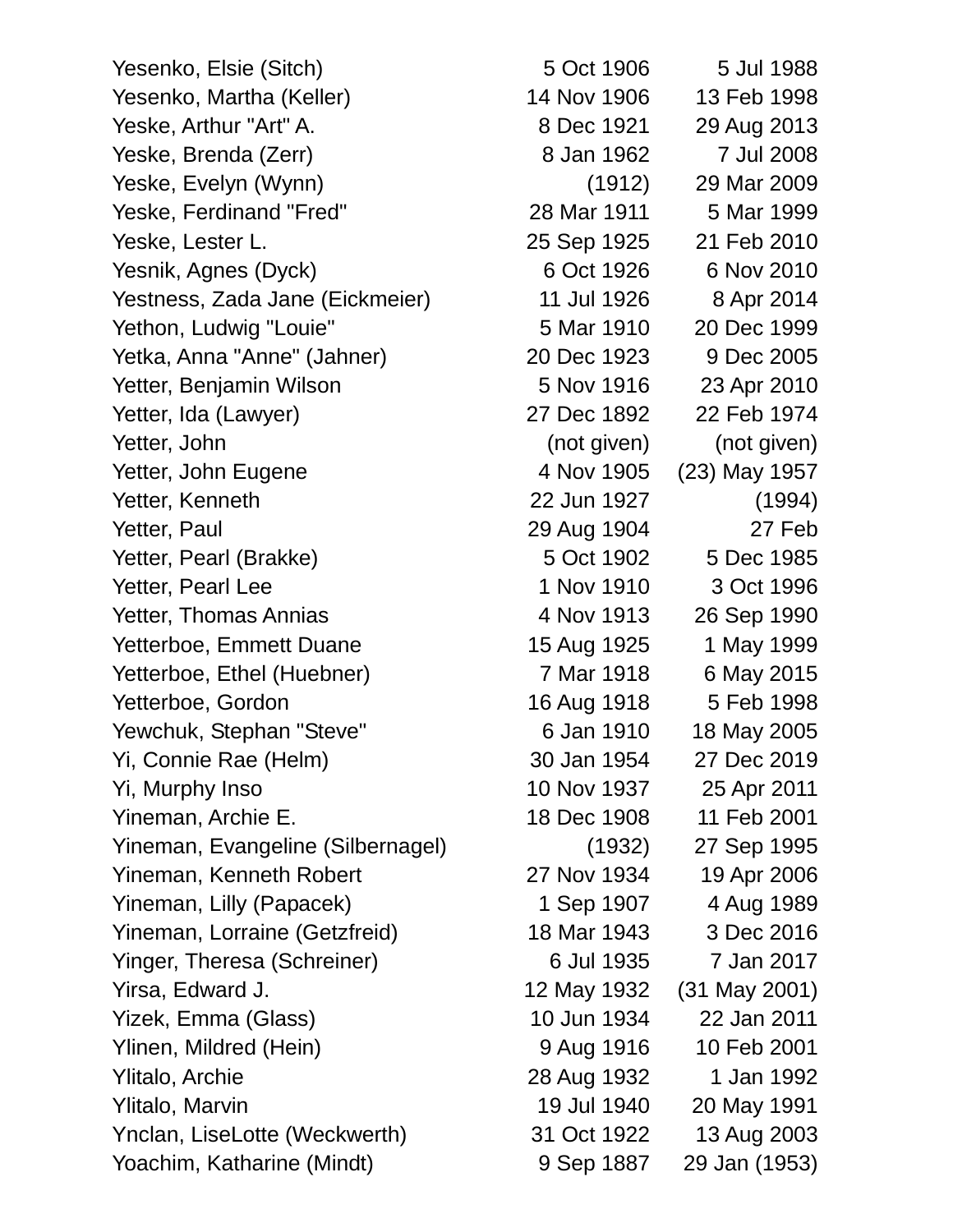| Yoakum, Nina (Conklin)               | 8 Jan 1914  | (1991)        |
|--------------------------------------|-------------|---------------|
| Yocam, Mary Magdalene (Bleth)        | 1 Sep 1920  | 22 Sep 2014   |
| Yochim, Adam                         | 2 Feb 1905  | (10 Apr 1967) |
| Yochim, Adam George                  | (1912)      | 16 Nov 2007   |
| Yochim, Alexander                    | 28 May 1901 | 30 Oct 1951   |
| Yochim, Allan                        | 1924        | 2009          |
| Yochim, Beverly "Sissy" Jane (Heyer) | 29 Aug 1920 | 23 Jan 1983   |
| Yochim, Caroline                     | 7 May 1919  | 26 May 2003   |
| Yochim, Connie                       | (1932)      | 25 Dec 2019   |
| Yochim, Elizabeth Ann (Rahn)         | 6 Mar 1893  | 17 Aug 1976   |
| Yochim, Frances                      | 8 Aug 1908  | 16 Mar 1961   |
| Yochim, Frank                        | 21 Mar 1922 | 31 Mar 1924   |
| Yochim, Frank                        | 1 Nov 1898  | 8 Aug 1963    |
| Yochim, Frank                        | 22 Feb 1915 | 16 Feb 2013   |
| Yochim, George                       | 13 Jan 1891 | 10 Apr 1915   |
| Yochim, Gerald Michael Owen          | 13 Dec 1957 | 13 Dec 1992   |
| Yochim, Gretna                       | 1921        | 2010          |
| Yochim, John Francis                 | 6 Jun 1910  | 3 Nov 2003    |
| Yochim, Joseph "Joe"                 | 20 Nov 1927 | 13 Jun 2016   |
| Yochim, Katherine                    | 15 Jun 1907 | 20 Jul 1934   |
| Yochim, Leonard                      | 16 Jul 1889 | 3 Sep 1976    |
| Yochim, Magdelena                    | 15 Apr 1855 | 2 Jun 1948    |
| Yochim, Marianna "Mary" Barbara      | 18 Dec 1922 | 24 Jun 2012   |
| Yochim, Mark                         | 13 Jun 1895 | 22 Dec 1968   |
| Yochim, Michael                      | 13 Aug 1916 | 9 Apr 1990    |
| Yochim, Mike                         | 13 Aug 1855 | 4 Jan 1909    |
| Yochim, Mike                         | 20 Oct 1869 | (25 Mar 1939) |
| Yochim, Nicholas                     | 1879        | 1964          |
| Yochim, Philiphina (Jessel)          | 23 Jan 1895 | (23) Oct 1975 |
| Yochim, Raymond "Ray" Pius George    | 17 Aug 1935 | 25 Jul 2016   |
| Yochim, Rochus "Roy"                 | 14 Feb 1884 | 25 Jun 1948   |
| Yochim, Rosina                       | 1 Nov 1885  | 10 Sep 1967   |
| Yochim, Sharyll Gloria (Kelly)       | 8 Oct 1948  | 8 Aug 2016    |
| Yochim, Thomas "Tom" J.              | 30 Nov 1921 | 17 Nov 2011   |
| Yochim, Tryphena E. (Haley)          | 12 Nov 1897 | 14 May 1996   |
| Yochim, Veronica (Zahn)              | 18 Dec 1897 | 12 Dec 1967   |
| Yochim, William J.                   | 26 Aug 1932 | 2 Apr 2017    |
| Yockel, Fred R.                      | (1890)      | 17 May 1943   |
| Yockey, Sarah Jane "Sally" (Beierle) | 14 Jul 1918 | 10 Sep 2009   |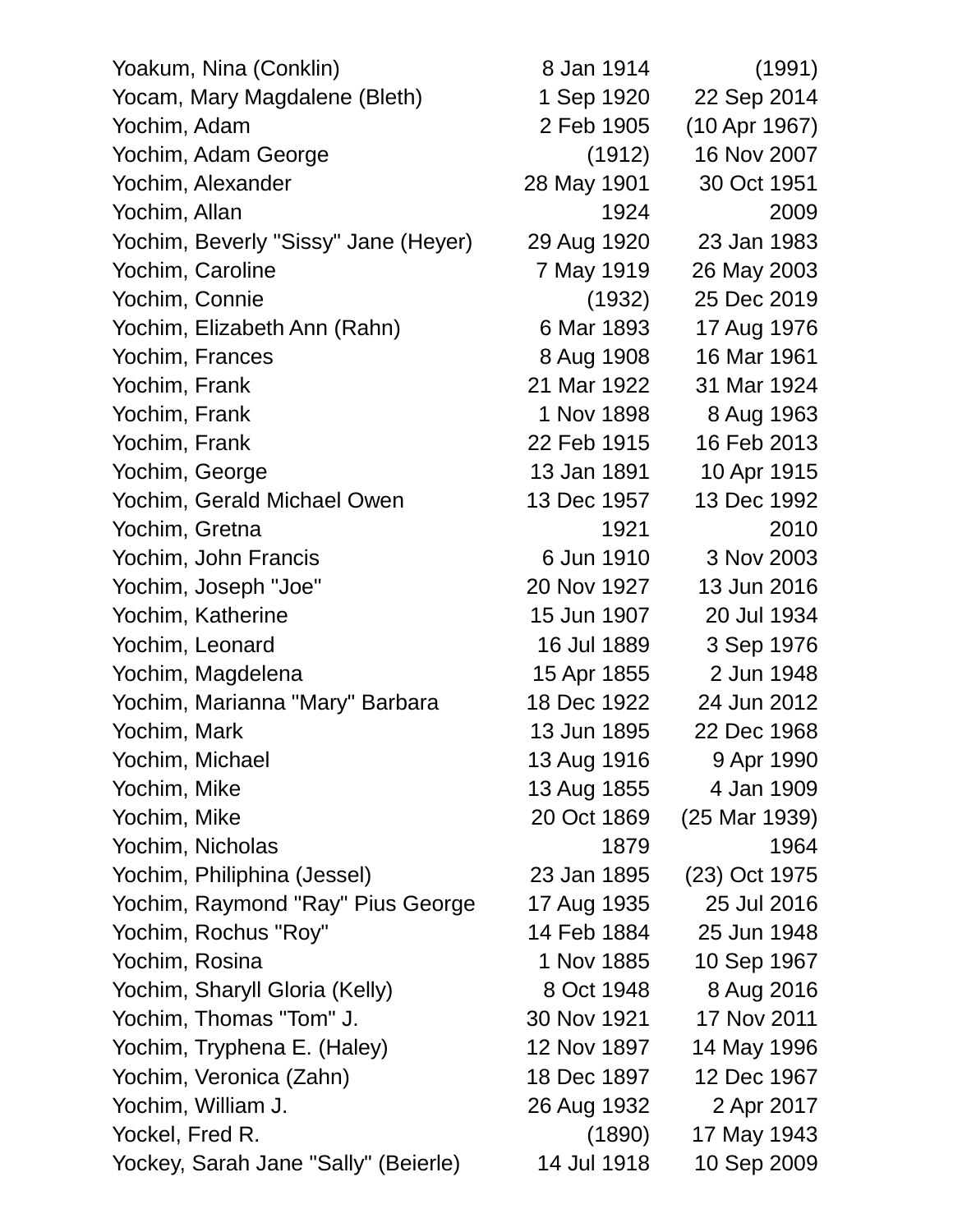| Yockim, Adeline Ruth (Hanson)      | 30 Dec 1930 | 21 Aug 2015   |
|------------------------------------|-------------|---------------|
| Yockim, Bertha (Schaff)            | 11 Feb 1890 | 14 Apr 1969   |
| Yockim, Daniel                     | 26 Nov 1919 | (8 Nov 1966)  |
| Yockim, Doris Helene (Erickson)    | 24 Apr 1926 | 27 Dec 2012   |
| Yockim, Johnny Stephen             | 3 Oct 1913  | 7 Sep 1990    |
| Yockim, Ramona Valintine CM        | 23 Apr 1919 | 11 Sep 2015   |
| Yocom, James R                     | 25 Aug 1911 | 13 Oct 2010   |
| Yocom, Marie Elizabeth (Warner)    | 25 May 1923 | 31 Oct 2000   |
| Yocom, Shirlie Lorraine (Redetzke) | 4 Feb 1924  | 8 Dec 2012    |
| Yocum, JoAnn                       | 22 Jul 1930 | 26 Jan 2000   |
| Yoder, Abraham Abe                 | 7 Feb 1929  | 13 Dec 1997   |
| Yoder, Alta Mae (Miller)           | 7 Nov 1910  | 22 Jan 2006   |
| Yoder, Andrew B. "Andy"            | 7 Feb 1960  | 7 Feb 2016    |
| Yoder, Anna "Elva" (Larson)        | 11 Jan 1914 | 15 Dec 2004   |
| Yoder, Ardella (Haukaas)           | 24 May 1923 | 8 Jul 1998    |
| Yoder, Barbara (Beachy)            | 30 Jan 1916 | 26 Mar 2010   |
| Yoder, Christopher "Chris" James   | 15 Jan 1967 | 27 Jun 2017   |
| Yoder, Cleora Marie (Ropp)         | 29 Oct 1922 | 2 May 2005    |
| Yoder, David Oliver                | 18 Aug 1953 | 14 Jul (2006) |
| Yoder, Donald "Don" Allan          | 30 Apr 1933 | 2 Jul 2017    |
| Yoder, Donald Lee                  | 30 Dec 1934 | 9 May 2018    |
| Yoder, Dorothy (Ackerson)          | 24 Aug 1933 | Apr 1988      |
| Yoder, Dorothy Emma (Kauffman)     | 17 Jun 1923 | 18 Apr 2020   |
| Yoder, Earl                        | 22 Nov 1916 | 11 Oct 1997   |
| Yoder, Edward                      | 16 Oct 1933 | 30 Aug 1999   |
| Yoder, Elaine Margaret PK          | 29 Oct 1924 | 17 Nov 2001   |
| Yoder, Emma J. (Yoder)             | 22 Feb 1925 | (2017)        |
| Yoder, Erwin                       | 26 Nov 1912 | 20 Jul 1995   |
| Yoder, Ethel                       | 7 Jul 1919  | 21 Jan 2004   |
| Yoder, Fred R.                     | 13 Aug 1901 | 19 May 1989   |
| Yoder, Glenn E.                    | 3 Oct 1934  | 11 Sep 2015   |
| Yoder, Gregory                     | 5 Apr 1958  | 21 Mar 2002   |
| Yoder, Ira                         | 16 Oct 1885 | (7) Oct 1968  |
| Yoder, Ira J.                      | 23 Jun 1927 | 5 Jun 2008    |
| Yoder, Ivan M.                     | 9 Dec 1920  | 26 Jun 2005   |
| Yoder, John                        | 19 Dec 1922 | 27 Jun 1994   |
| Yoder, Joseph J.                   | 24 Mar 1923 | 17 Apr 2008   |
| Yoder, Joseph Thomas               | 27 May 1920 | 8 Jul 2012    |
| Yoder, Judith "Judy" Ann           | 2 Mar 1943  | 23 Oct 2017   |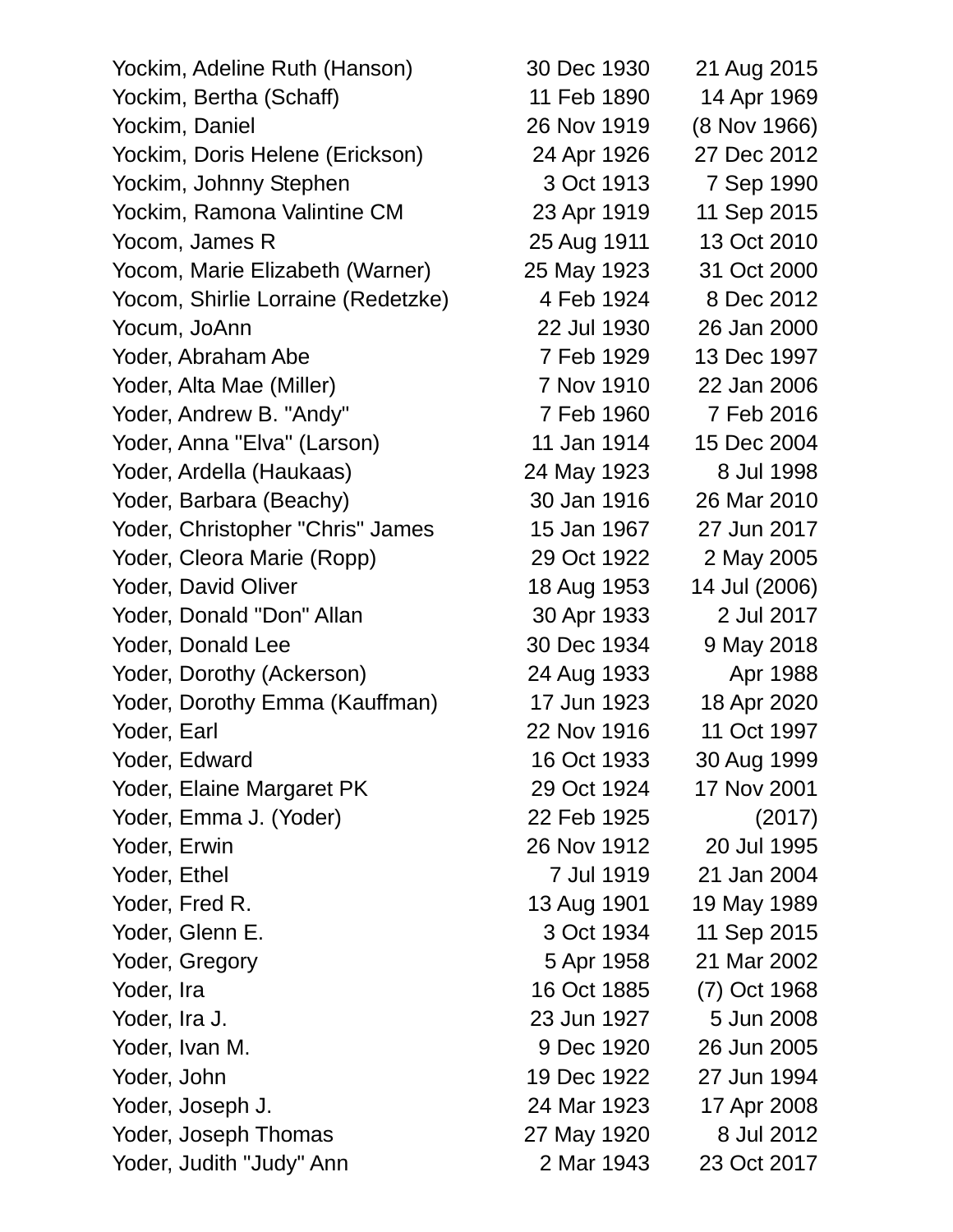Yoder, Katie (Miller) 18 Mar 1938 1 Jan 2014 Yoder, Lavina M. (Felzien) 6 Jul 1927 24 Oct 2021 Yoder, Lawrence "Larry" 11 May 1948 4 Dec 1981 Yoder, Lawrence W. 1 Dec 1928 10 Feb 2019 Yoder, Leonard Aaron "Lenny" 20 Mar 1983 2 Jul 2006 Yoder, Leroy 5 Feb 1917 28 Feb 1989 Yoder, Leslie 5 Jan 1968 25 Jan 2011 Yoder, Lois Barbara (Steig) 30 May 1935 6 Dec 1999 Yoder, Loretta Joyce 11 Oct 1933 5 Jan 2015 Yoder, Lorraine Violet (Caldwell) 5 Nov 1922 21 Jul 2014 Yoder, Lydia Ann (Slaubaugh) 22 Dec 1906 15 Jan 1995 Yoder, Lydia H. (Bontrager) 10 Jun 1912 25 Jun 2016 Yoder, Magdalena "Lee" (Walter) 13 Oct 1936 19 Aug 2014 Yoder, Marian J. 9 Aug 1919 2 Dec 2006 Yoder, Marilyn (Hibbs) Richards 24 Apr 1934 14 May 2004 Yoder, Marla June (Sather) 16 Jun 1938 14 Jan 2014 Yoder, Marvin (1938) 13 Jul 2002 Yoder, Mary (Graber) 9 Mar 1926 11 Dec 1991 Yoder, Mary Elizabeth 7 Jul 1929 5 Dec 2013 Yoder, Mary Iva (Byler) 15 Feb 1895 2 Jan 1993 Yoder, Nettie (Forner) 23 Nov 1892 (1984) Yoder, Norman L. 22 Sep 1935 18 Jul 2020 Yoder. Otis P. 25 Jan 1919 1 Jun 2013 Yoder, Ottis P. 25 Jan 1919 2 Sep 2019 Yoder, Pearl (Villiard) 19 Dec 1916 10 Jul 2008 Yoder, Ralph 29 Apr 1900 (1983) Yoder, Ralph B. 17 Jan 1928 2 Sep 2006 Yoder, Rhoda Annabelle 31 Oct 1922 19 May 2009 Yoder, Richard 23 Oct 1916 13 Oct 2001 Yoder, Royal F. 1907 16 Dec 2007 Yoder, Sarah (Gingerich) 27 Feb 1899 23 Dec 1993 Yoder, Sarah Rebecca "Sadie" 5 Jan 1920 2 Oct 2010 Yoder, Suzanne Marie (Morgenstern) 15 Oct 1968 24 Jul 2021 Yoder, Tammee Lee (McMillen) 16 Nov 1959 29 Apr 2012 Yoder, Thomas 14 Oct 1949 30 Aug 1991 Yoder, Toby 17 Apr 1913 30 Mar 2010 Yoder, Violet (Yoder) 4 Jun 1923 7 Dec 2014 Yoder, Warren 9 May 1938 20 Dec 1987

Yoder, Wayne D. 18 Nov 1942 10 Nov 2013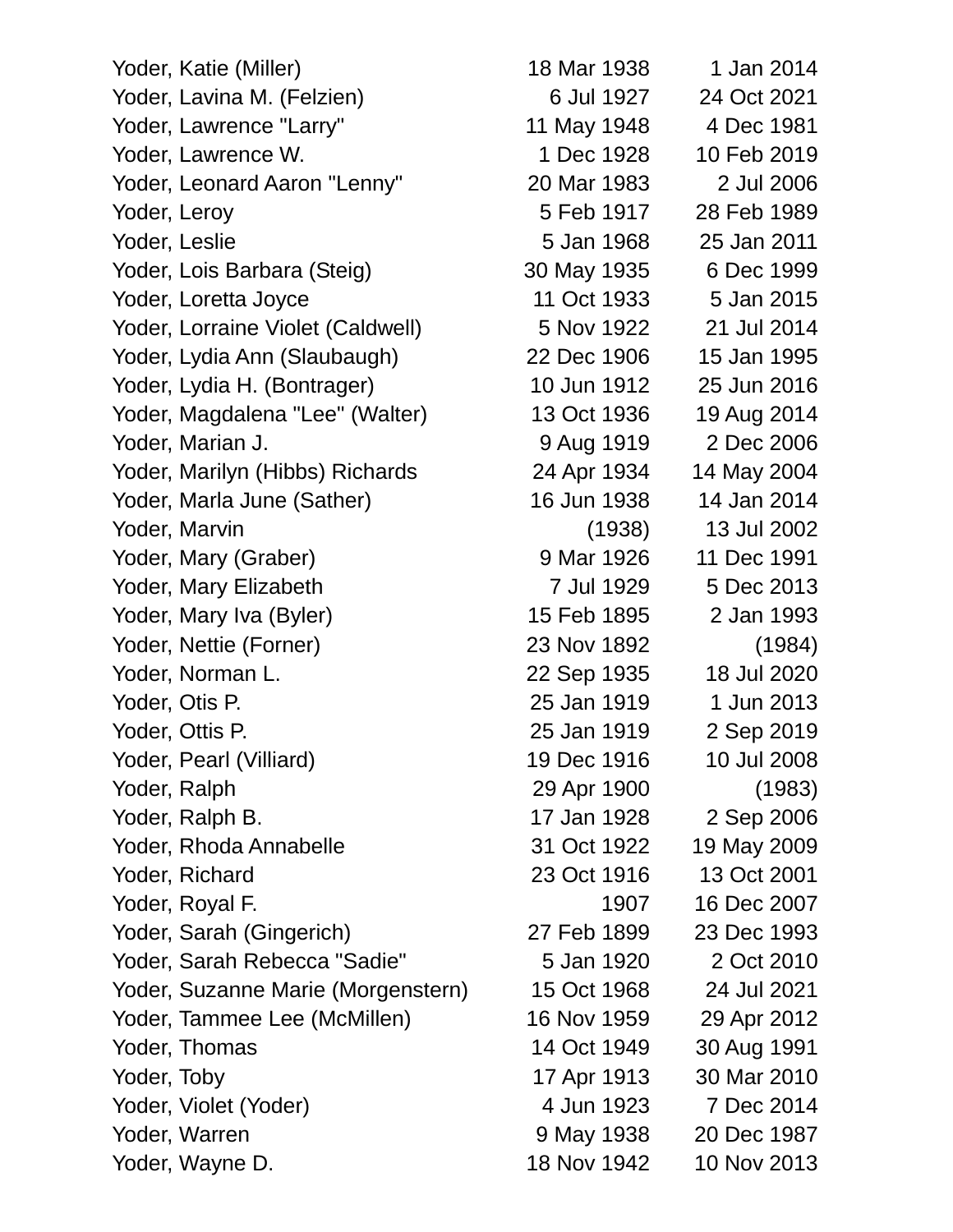Yoder, Willis 31 Dec 1919 11 Nov 2001 Yohe, Ernestine Louise "Stina" 6 Mar 1922 (Feb 2016) Yohe, Henry 5 Jun 1897 23 Apr 1992 Yohe, Lester "Bud" Vernon 28 Jan 1925 4 Dec 1987 Yohe, Thomas "T.J." 31 May 1980 17 Sep 2010 Yohe, Viola "Vi" Idell (Swenson) 2 Jul 1927 27 May 2019 Yohner, Cecelia (Fix) 18 Feb 1869 23 Sep (1937) Yohner, Dennis S. 29 Nov 1925 28 Oct 2020 Yohner, George 9 Oct 1895 17 May 1978 Yohner, Helen Arlene (Smith) Hartman 1 Jan 1921 8 Feb 2017 Yohner, Kathryn (Schmidt) 19 Jun 1906 (1987) Yohner, Patty 14 Aug 1902 20 Mar 1998 Yohnke, Bridget "Betty" (Kaufman) 28 Mar 1932 31 Aug 2019 Yokal, Christian 1 Aug 1895 16 May (1945) Yokum, Irene "Betty" Elizabeth (Waugh) 15 Sep 1922 16 Oct 2017 Yon, Bob 6 Aug 1935 7 Sep 1988 Yon, Margaret (Armbrust) 31 Jul 1946 2 Sep 1996 Yon, Robert "Harry" H. 4 Nov 1907 9 May 1999 Yoner, Amelia "Mil" (Schmidt) 12 Sep 1921 22 May 2016 Yoner, Clara Mary 12 Jun 1932 30 Mar 1998 Yoner, Dorothy (Floding) 27 Jul 1924 25 Feb 2016 Yoner, Madeline Madge (Klein) Booth 21 May 1921 4 Aug 1994 Yoner, Natasha "Tash" Marie 1 Feb 1993 15 Mar 2012 Yoner, Peter Henry 29 May 1920 14 Jun 2016 Yoner, Troy Michael (1983) 29 Oct 2005 Yoner, Walter "Wally" 18 Jan 1934 14 Jun 1994 Yoner, William (1932) 23 Jul 2015 Yonkaitis, Tony Ray 1958 8 Nov 2016 Yonke, Shirley Esther (Moritz) 13 May 1926 30 Jan 2015 Yonker, Irene (Palmberg) 27 Oct 1929 25 Sep 1991 Yonker, Myra (Daleness) 1 Jul 1919 3 Oct 2007 Yonker, Roy 3 Oct 1896 16 Nov 1987 Yorio, Lois Rena (Anderson) 19 Jan 1932 8 Aug 2002 York, Bert 2008 and 2008 and 2008 4 Mar 1895 (no date given) York, Charlotte (Sitzman) 28 Apr 1905 6 May 1992 York, Cynthia Rose (Roth) 24 Oct 1958 (Dec 2011) York, Edna Lucinda (Peterson) 25 Apr 1929 27 Apr 2016 York, Eileen Marie (Haase) 7 Apr 1945 2 Oct 2020 York, Emily (Bechtold) (1918) (19 Feb 1990)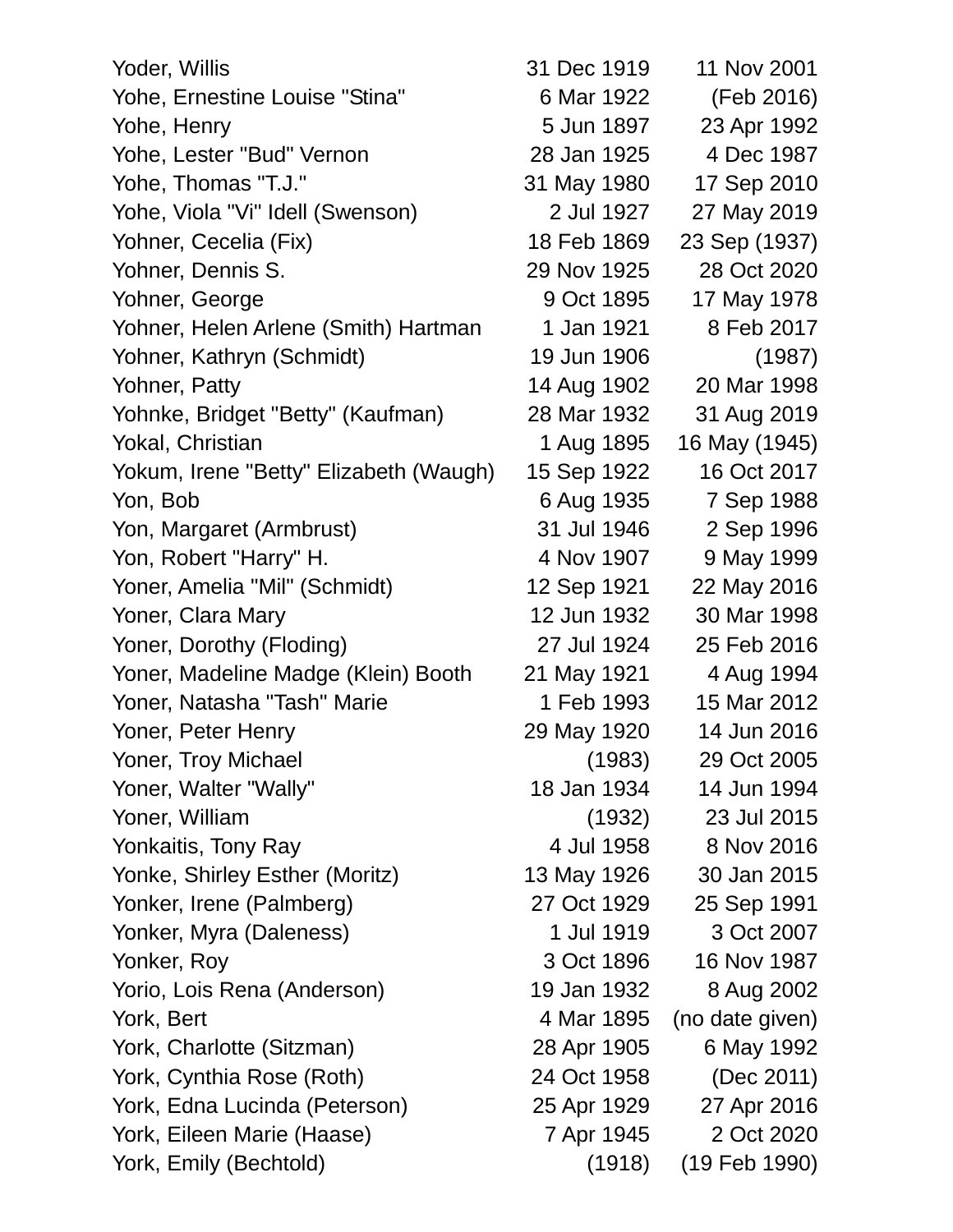York, Gladys Alice (Rath) Seidler 15 Dec 1927 6 Jul 2008 York, Joann Marie 19 Feb 1934 7 Sep 2010 York, John 3 Jul 1898 7 Jan 1957 York, Joyce M. (Frahm) 17 Sep 1942 8 Sep 2020 York, Leonard 29 Aug 1924 11 Mar 2002 York, Lorene (Evans) 1897 1983 York, Magdalena (Harsch) 9 Jan 1910 20 May 2001 York, Marilyn T. (Triebwasser) 2 Dec 1935 2 Oct 2008 York, O. Kathryn "Kay" (Mueller) 3 Jul 1923 29 Jul 2017 York, Otillie (Bertsch) Bender 11 Nov 1915 4 Mar 1979 York, Tillie F. (Fuhrmann) 2 Oct 1916 8 Nov 2009 York, Venisa Darlene 21 Nov 1956 21 May (2016) York, Vina L. (Job) 18 Oct 1929 15 Jan 1996 York, Vivian (Goodrich) Johnson 20 Aug 1918 22 Sep 1994 York, William G. "Bill" 3 Mar 1921 27 Jun 2013 Yorks, Martha C. (Hess) 23 Apr 1932 21 Nov 2006 Yorton, Betty (Schlegel) 30 Mar 1928 23 Jul 2018 Yost, Adolf 7 Feb 1888 20 Feb 1944 Yost, Agnes (Erbes) 6 Oct 1915 10 Feb (2017) Yost, Alma Ruth 7 Oct 1921 (18) Sep 1935 Yost, Amalia (Weber) 10 Jul 1881 10 Jun 1955 Yost, Annette (Anderson) (1936) 7 Aug 2018 Yost, Ardell 29 Oct 1913 11 Oct 1946 Yost, Arnold 20 Apr 1901 25 Feb 1991 Yost, Arthur Earl "Earl" 21 Jan 1938 14 Sep 2008 Yost, Bernard Lee "Bernie" 24 Jul 1940 29 Aug 2012 Yost, Beverly Mae "Bev" (Oliver) 25 Jul 1929 17 Aug 2014 Yost, Bill R. 2 Mar 1988 8 Feb 2019 Yost, Charles 31 Jan 1881 (Jan 1976) Yost, Charles "Dick" Richard 2 Aug 1938 3 Jun 2019 Yost, Charles William "Chuck" 29 Nov 1945 3 Jul 2019 Yost, Christina (Glantz) 28 Dec 1853 23 Nov (1944) Yost, Christina (Hamburger) 19 Mar 1878 3 Dec 1950 Yost, Christina (Kniss) 12 Sep 1851 1 Jun (1949) Yost, Christina (Ross) 10 Aug 1871 30 Apr 1939 Yost, Conrad 20 Nov 1890 (Aug 1972) Yost, Conrad 6 Oct 1885 10 Sep 1946 Yost, Conrad 7 Mar 1882 6 Aug 1954

Yost, Conrad 9 Oct 1847 29 Jan 1934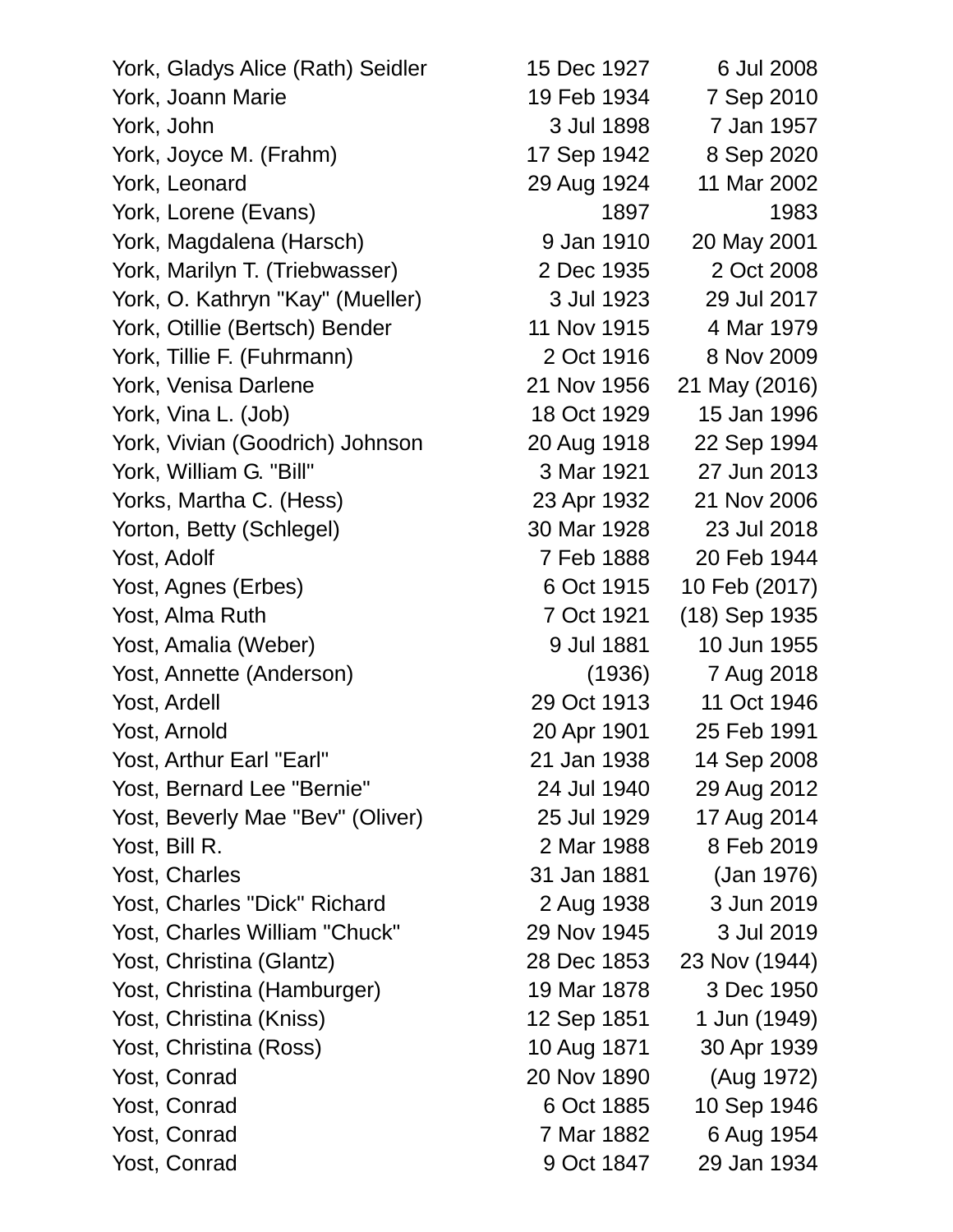| Yost, Conrad F.                  | 3 Oct 1866  | 30 Nov 1944   |
|----------------------------------|-------------|---------------|
| Yost, Dale                       | 20 Aug 1937 | 13 Dec 2009   |
| Yost, David G.                   | 3 Nov 1956  | 9 Dec 2011    |
| Yost, Delma                      | 18 Dec 1926 | 2 Aug 2007    |
| Yost, Denise Elaine (Purrington) | 5 May 1957  | 6 Oct 2018    |
| Yost, Dennis Eugene              | 26 May 1954 | 3 Jun 2008    |
| Yost, Don                        | 10 Feb 1941 | 5 Oct 2008    |
| Yost, Donald                     | 16 Feb 1930 | 30 Sep 2010   |
| Yost, Donald A.                  | 21 Mar 1899 | 24 Mar (1973) |
| Yost, Donna Mae (Baumiller)      | 11 Oct 1956 | 19 Nov 1986   |
| Yost, Duane Lee                  | 18 Dec 1957 | 8 Oct 2021    |
| Yost, Edith Lydia (Obermiller)   | 1 Sep 1897  | 4 Apr 1953    |
| Yost, Edna Mary (Frank)          | 11 Dec 1930 | 5 Jan 2021    |
| Yost, Edward                     | 1914        | 1981          |
| Yost, Edward "Eddie" Everett     | 15 May 1957 | 2 Nov 2020    |
| Yost, Edwin Eugene               | 24 Nov 1926 | 13 Sep 2012   |
| Yost, Elisabeth                  | 30 Mar 1852 | 19 Aug 1927   |
| Yost, Elisabeth (Just)           | 25 Dec 1846 | 23 Jun 1913   |
| Yost, Elizabeth                  | 11 Apr 1877 | (1 Feb 1958)  |
| Yost, Elizabeth (Boeckel)        | 11 Aug 1892 | (1949)        |
| Yost, Elizabeth (Yost)           | (not given) | (Dec 1989)    |
| Yost, Ellen (Ellison)            | 7 Mar 1929  | 5 Apr 2016    |
| Yost, Ellen (Krug)               | (1892)      | (26 May 1959) |
| Yost, Elsie Elinor (Bernhardt)   | 25 Nov 1925 | 7 Sep 2007    |
| Yost, Elvera F. (Gabel)          | 8 Aug 1918  | 24 Aug 2014   |
| Yost, Ermagard (Brandner)        | 4 Dec 1910  | 6 Dec 1982    |
| Yost, Erna (Beckle)              | 31 Aug 1911 | 29 Jan 1999   |
| Yost, Esther                     | (not given) | (1953)        |
| Yost, Esther (Traudt)            | 23 Jan 1897 | 19 Apr 1966   |
| Yost, Ethel Beatrice (Woodall)   | 18 May 1901 | 3 Jul 1984    |
| Yost, Evelyn Dorothy (Stevens)   | 5 Oct 1911  | (not given)   |
| Yost, Francis "Bud"              | 26 May 1921 | 7 Sep 1999    |
| Yost, Fred                       | 14 Dec 1893 | 23 Jul 1952   |
| Yost, Frederick                  | 13 Nov 1889 | 24 May 1955   |
| Yost, Frederick "Fred"           | 30 Jun 1918 | 20 Jan 2004   |
| Yost, Garland "Lee"              | Apr 1940    | 9 Jun 1940    |
| Yost, Gary Dean                  | 13 Sep 1940 | 3 Dec 2014    |
| Yost, Genevieve                  | 22 Oct 1918 | 28 Nov 1993   |
| Yost, Georg                      | 3 Jun 1876  | 8 May 1941    |
|                                  |             |               |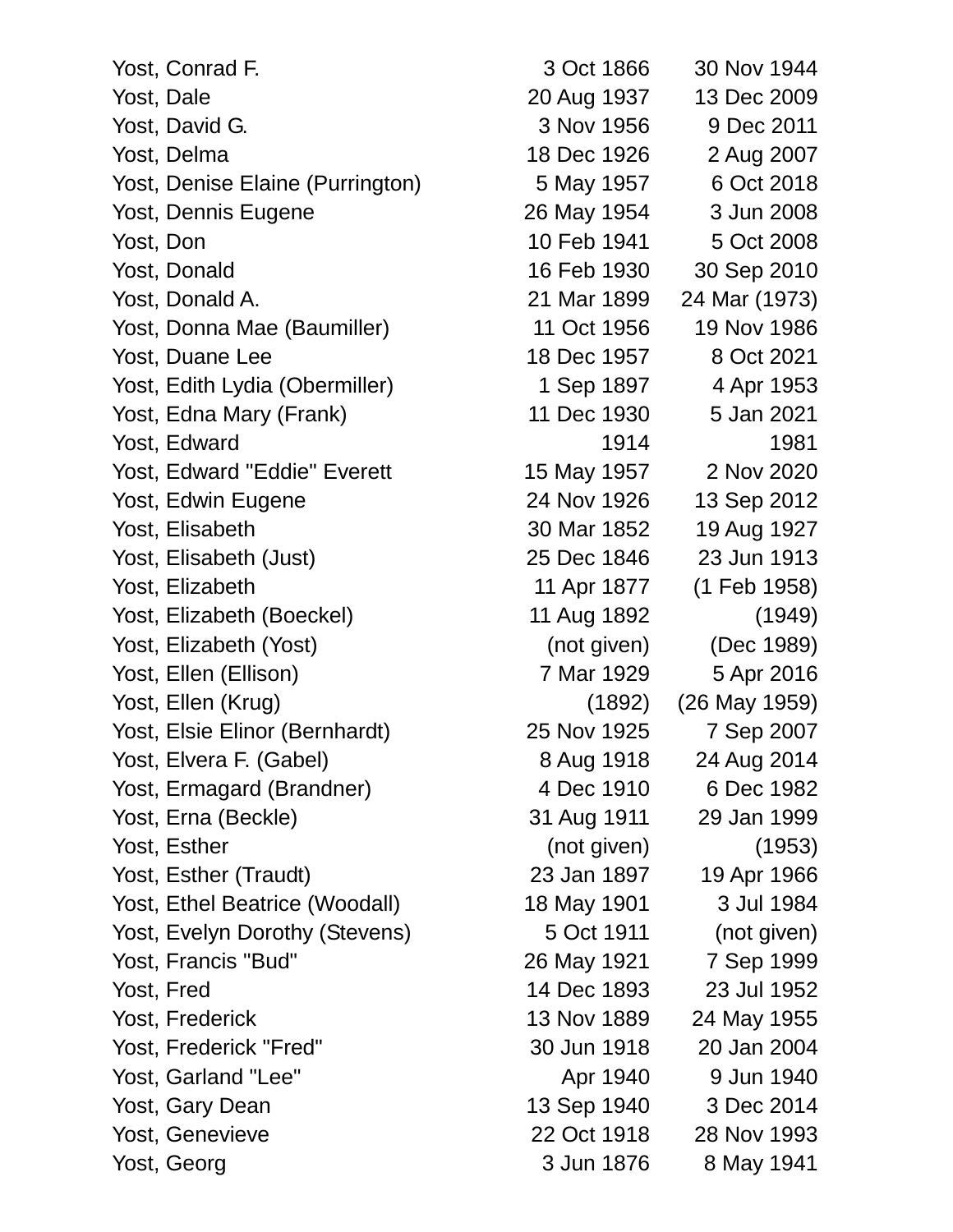Yost, George 31 Jan 1854 (31 Dec 1944) Yost, George Edward 11 Mar 1912 23 Jan 2002 Yost, Glenn Edward 22 Jun 1909 28 Apr 1995 Yost, Gloriane E. (Erickson) 26 Nov 1926 9 May 2018 Yost, Grace (not given) (not given) (not given) Yost, Grace Eleanor (Buness) 25 May 1914 11 Feb 2007 Yost, Harold (1938) 11 Jan 2008 Yost, Heinrich 25 Oct 1872 5 Feb 1941 Yost, Heinrich "Henry" 18 Apr 1874 22 Aug 1953 Yost, Heinrich Peter 2 Aug 1873 21 Jan 1951 Yost, Henry 27 Sep 1874 28 Jan 1957 Yost, Henry 20 Oct 1882 (no date given) Yost, Henry 5 Mar 1883 25 May 1937 Yost, Henry 26 Oct 26 Oct 26 Oct 26 Oct 26 Oct 26 Oct 26 Oct 26 Oct 26 Oct 26 Oct 26 Oct 26 Oct 26 Oct 26 Oct 26 Oct 26 Oct 26 Oct 26 Oct 26 Oct 26 Oct 26 Oct 26 Oct 26 Oct 26 Oct 26 Oct 26 Oct 26 Oct 27 Oct 27 Oct 27 Oct Yost, Herbert James "Herb" 15 Apr 1930 4 May 2019 Yost, Howard 24 May 1925 20 Jun 2018 Yost, Irene (Schultz) 22 Dec 1920 26 Mar 1996 Yost, Irene (Seltvedt) 31 Mar 1943 21 Jul 2020 Yost, Iris Fay (Skelton) 17 Sep 1925 14 Apr 2016 Yost, Ishmael "Babe" 5 Dec 1909 19 Mar 1994 Yost, Jake (Mrs.) (not given) 3 Dec (1951) Yost, James 28 Jan 1911 30 Aug 1992 Yost, James Neil 4 Dec 1939 25 Jan 2012 Yost, Jay Allen 25 Jan 1935 10 Jan 2021 Yost, Jean (Rietkofsky) (not given) (1988) Yost, Jeremiah Jacob 25 Aug 1991 25 Aug 1991 Yost, Jesse 1 Dec 1888 16 Jun 1981 Yost, Johann Georg 27 Jul 1876 9 Aug 1941 Yost, John 30 Jun 1889 (10) Jul 1934 Yost, John 24 Feb 1881 Sep 1960 Yost, John (not given) 30 Dec (1939) Yost, John 16 Dec 1906 29 Jul 1998 Yost, John A. 18 Jan 1879 2 Aug 1963 Yost, John Logan 2 Oct 1946 13 Jul 2017 Yost, Judith Lynn (Randall) 11 Jun 1942 14 Feb 2011 Yost, Karl (not given) 7 Jun 1990 Yost, Katharina (Gabel) 8 Jul 1879 3 Aug 1954 Yost, Katharina (Spade) 24 Jul 1864 12 Dec 1941 Yost, Katharina (Trieber) 25 Mar 1858 19 Oct 1941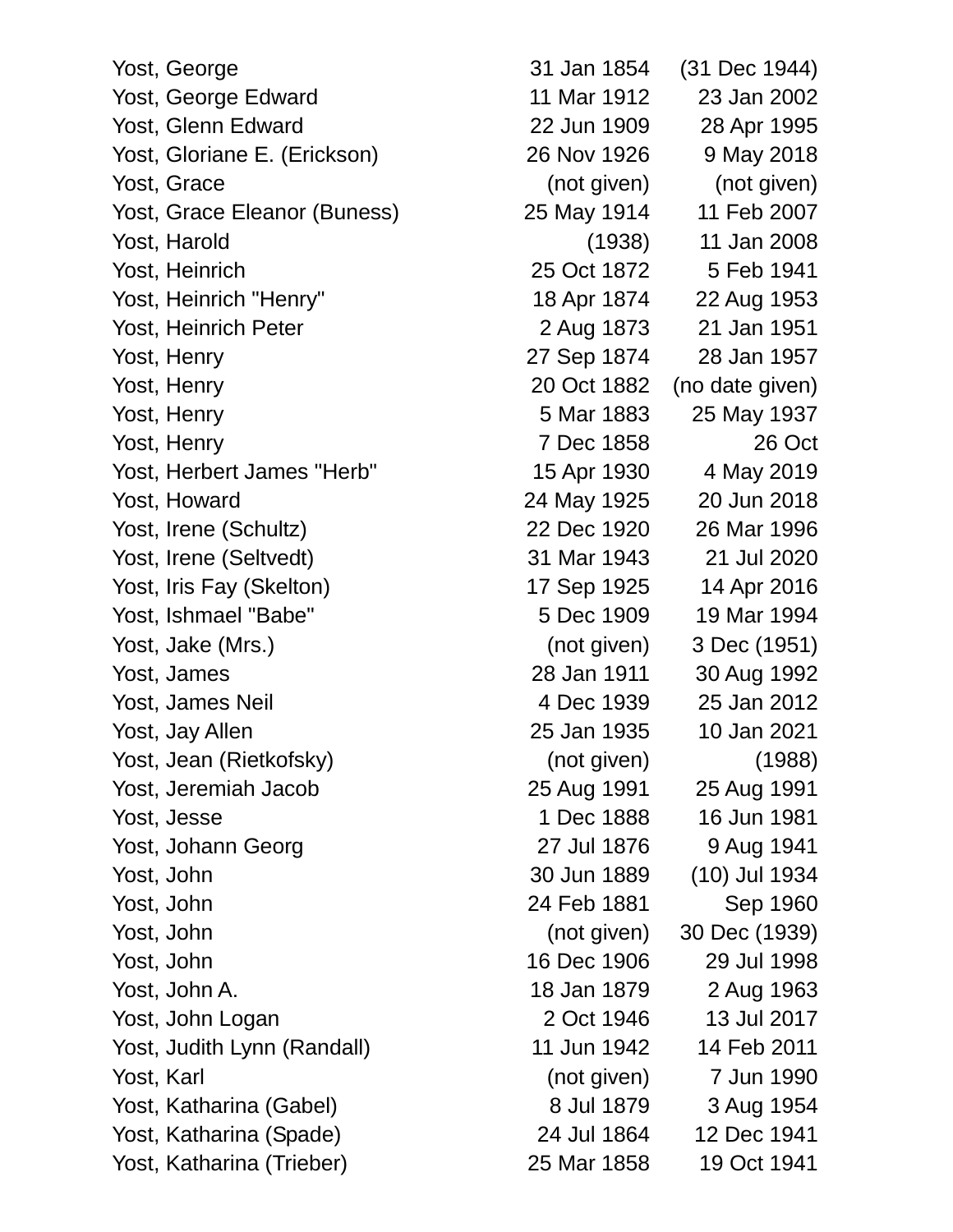| Yost, Katherine (Kaufman) Manweiler  | 16 Oct 1916 | 3 Oct 1961    |
|--------------------------------------|-------------|---------------|
| Yost, Katherine Elisabeth (Schmall)  | 15 Oct 1879 | 7 Oct 1958    |
| Yost, Katherine Elizabeth            | 1 Feb 1899  | (1954)        |
| Yost, Kathleen "Kathy" Ann (Serocki) | 2 Feb 1951  | 27 Jul 2012   |
| Yost, Kathren                        | 24 Oct 1903 | (1997)        |
| Yost, Katie                          | 14 Feb 1899 | 10 Apr 1992   |
| Yost, Kenneth Charles                | 28 Jan 1923 | 17 Jan 2014   |
| Yost, Lawrence Daryl                 | 14 Jun 1931 | 5 Aug 2015    |
| Yost, Lela (Kaufman)                 | 14 Jan 1910 | 9 Dec 1980    |
| Yost, Lena (Schwartz)                | 26 Aug 1885 | 29 Mar 1962   |
| Yost, Leroy                          | 2 Nov 1930  | 12 Dec 2009   |
| Yost, Lew                            | 6 Jan 1879  | (1958)        |
| Yost, Lila Ragnhild                  | (1924)      | 20 Feb 2013   |
| Yost, Ludwig                         | 16 Mar 1880 | 22 Jan 1936   |
| Yost, Lulu E. (Detillion)            | 20 Jan 1883 | 10 Jan 1907   |
| Yost, Lydia (Frank)                  | 30 Sep 1915 | 7 Sep 2004    |
| Yost, Lyle E.                        | 5 Mar 1913  | 5 Apr 2012    |
| Yost, Mabel (Boberhouse)             | 14 Sep 1891 | 1963          |
| Yost, Madge Lillian (Hargrave)       | 3 Feb 1931  | 28 May 2008   |
| Yost, Magdalena                      | 16 Jan 1863 | (1933)        |
| Yost, Magdalena                      | 19 Oct 1857 | 29 May 1941   |
| Yost, Maria (Miller)                 | 28 Nov 1874 | 17 Jan 1936   |
| Yost, Marie (Kehler)                 | 20 Sep 1910 | 16 May 1959   |
| Yost, Marilla Jo                     | 20 Oct 2009 | 31 May 2010   |
| Yost, Mary                           | 10 Sep 1900 | (Feb 1974)    |
| Yost, Mary (Frank)                   | (not given) | (not given)   |
| Yost, Mary A. (Goroski)              | 23 Jun 1926 | 12 Jul 2011   |
| Yost, Michael                        | (1959)      | (1998)        |
| Yost, Nanvy (Lohr)                   | 24 Jun 1942 | 16 Feb 1991   |
| Yost, Naomi                          | 25 Dec 1911 | 24 Jul 1996   |
| Yost, Philip                         | (not given) | 12 Oct 1955   |
| Yost, Raymond                        | 14 Apr 1918 | 22 Feb 1930   |
| Yost, Richard                        | 12 Mar 1947 | 26 Nov 2012   |
| Yost, Richard Benjamin               | 10 Dec 1915 | 28 Oct 2006   |
| Yost, Robert                         | 24 May 1918 | 24 Feb 2002   |
| Yost, Robert "Bud" Paul              | 30 Mar 1928 | 10 Aug 2012   |
| Yost, Ruth Irene (Hilderman)         | 1 Apr 1923  | 24 Jun 2020   |
| Yost, Ruth Irene (Stolsig) Moe       | 2 May 1911  | 21 Dec (1990) |
| Yost, Ryan Terrence                  | 14 May 1980 | 14 Jun 2008   |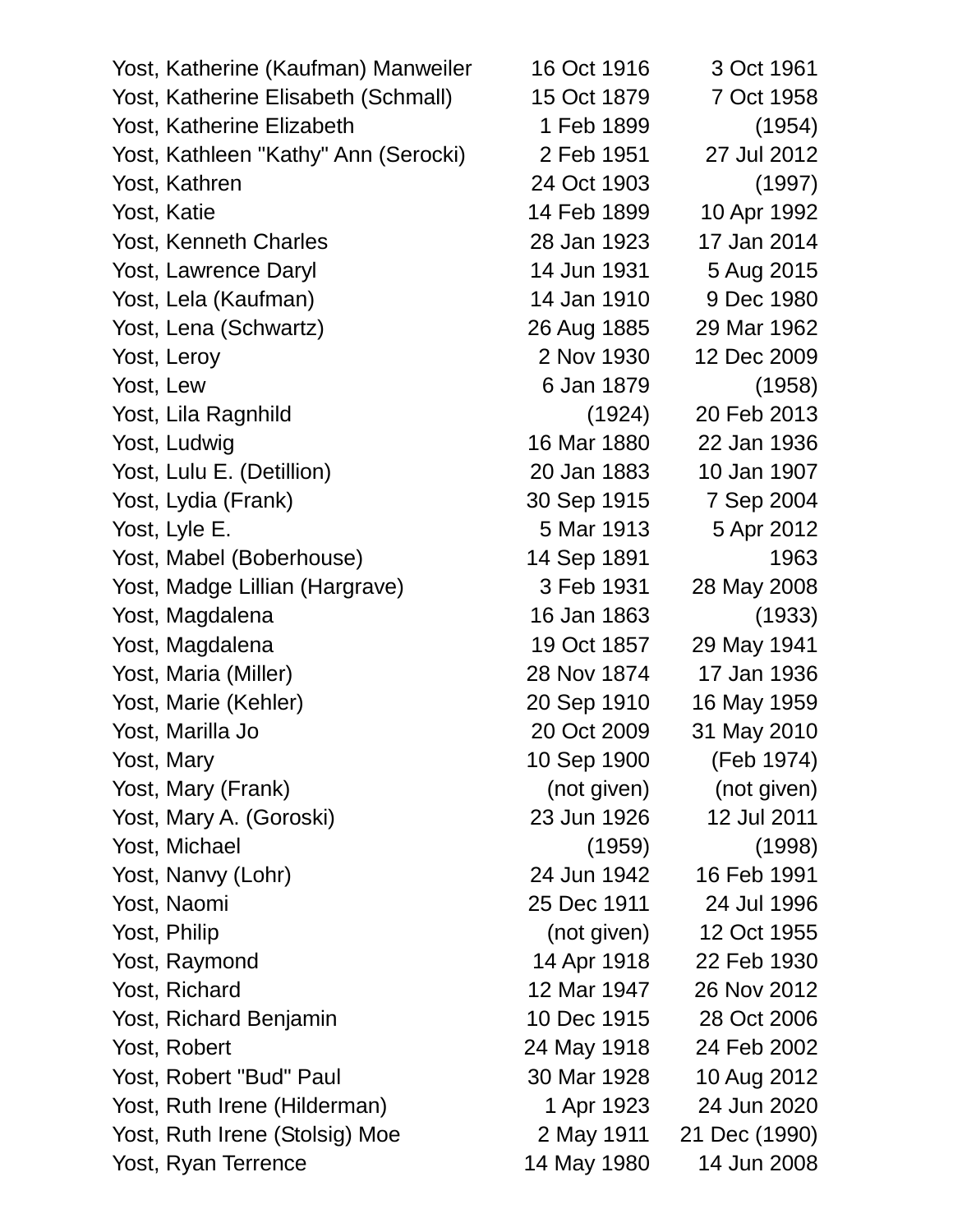| Yost, Sarah (Bice)                     | 17 Nov 1949 | 28 Jun 2009   |
|----------------------------------------|-------------|---------------|
| Yost, Sharon Lee (Bessel)              | 25 Jun 1937 | 1 Sep 2015    |
| Yost, Sharon Marie (Peterson)          | 10 Oct 1941 | 2 Dec 2010    |
| Yost, Vincent James                    | 22 Oct 1920 | 27 Dec 2008   |
| Yost, Vivian                           | 27 Jun 1927 | 25 May 1989   |
| Yost, Weldon "Bud"                     | 28 Apr 1929 | 24 Oct 2008   |
| Yost, Wilhelm                          | 15 Dec 1881 | (11 Nov 1944) |
| Yost, Wilhelm "William"                | 10 Mar 1867 | 31 Oct 1949   |
| Yost, Willie Ferris                    | 24 Oct 1941 | 6 Oct 2020    |
| Yost, Wilma Viola (Mutchie) Grauberger | 10 Oct 1920 | 13 May 2007   |
| Yotter, Luetta "Lu" (Jacobs)           | 23 Jun 1937 | 28 Jun 2008   |
| Youck, Alex                            | 29 Jan 1881 | 5 May 1958    |
| Youck, Elmer                           | 22 Apr 1938 | 27 Apr 2003   |
| Youck, Frederick "Fred" Allen          | 13 Jun 1936 | 19 Jul 2017   |
| Youck, Henry                           | 17 Sep 1906 | 15 Apr 1999   |
| Youck, Hilda (Klein)                   | 24 Apr 1933 | 18 Feb 2004   |
| Youck, Isabel E.                       | 18 Sep 1928 | 19 May 2005   |
| Youck, Wilfred                         | 31 Dec 1930 | 17 Jun 2002   |
| Youds, Joan (Schmidt)                  | 6 Sep 1957  | 7 May 2013    |
| Youell, Maxine (Herr) Hoover           | 4 Apr 1930  | 3 Nov 2001    |
| Youle, Valeria (Gienger)               | 27 Dec 1948 | 1 Mar 2019    |
| Young, Agnes                           | (not given) | 13 Aug 1998   |
| Young, Albert                          | (not given) | (not given)   |
| Young, Alexa Jo                        | 29 Sep 2000 | 7 May 2019    |
| Young, Alfred L.                       | 23 Mar 1929 | 20 Mar 2004   |
| Young, Alice (Hardesty) Engebretson    | 25 Mar 1916 | 8 Nov 1996    |
| Young, Alice (Rossow)                  | 24 Oct 1928 | 29 Mar 1996   |
| Young, Alice D. (Keller)               | 3 Jul 1915  | (May 2011)    |
| Young, Alice Mae (Adam)                | 16 Apr 1937 | 6 Jul 2012    |
| Young, Allan "Chancy" David            | (1938)      | 6 Mar 2004    |
| Young, Allan Chandler                  | 26 Jun 1937 | 28 Aug 2018   |
| Young, Alvin                           | 17 Oct 1915 | 9 Jun 1997    |
| Young, Alvina O. (Wyant)               | 10 Apr 1913 | 28 Sep 2006   |
| Young, Andrea Dittman                  | 31 Dec 1978 | 6 Dec 2020    |
| Young, Anh Lee                         | 14 Nov 1969 | 28 Nov 1997   |
| Young, Ann Elizabeth (Weisbrot)        | (1914)      | 10 Jul (2010) |
| Young, Anna (Ehli)                     | 15 Oct 1888 | 1 May 1972    |
| Young, Anna (Klotz)                    | (not given) | 1 Jul 1986    |
| Young, Anne Lundin (Switzer)           | 29 May 1942 | 18 Dec 2010   |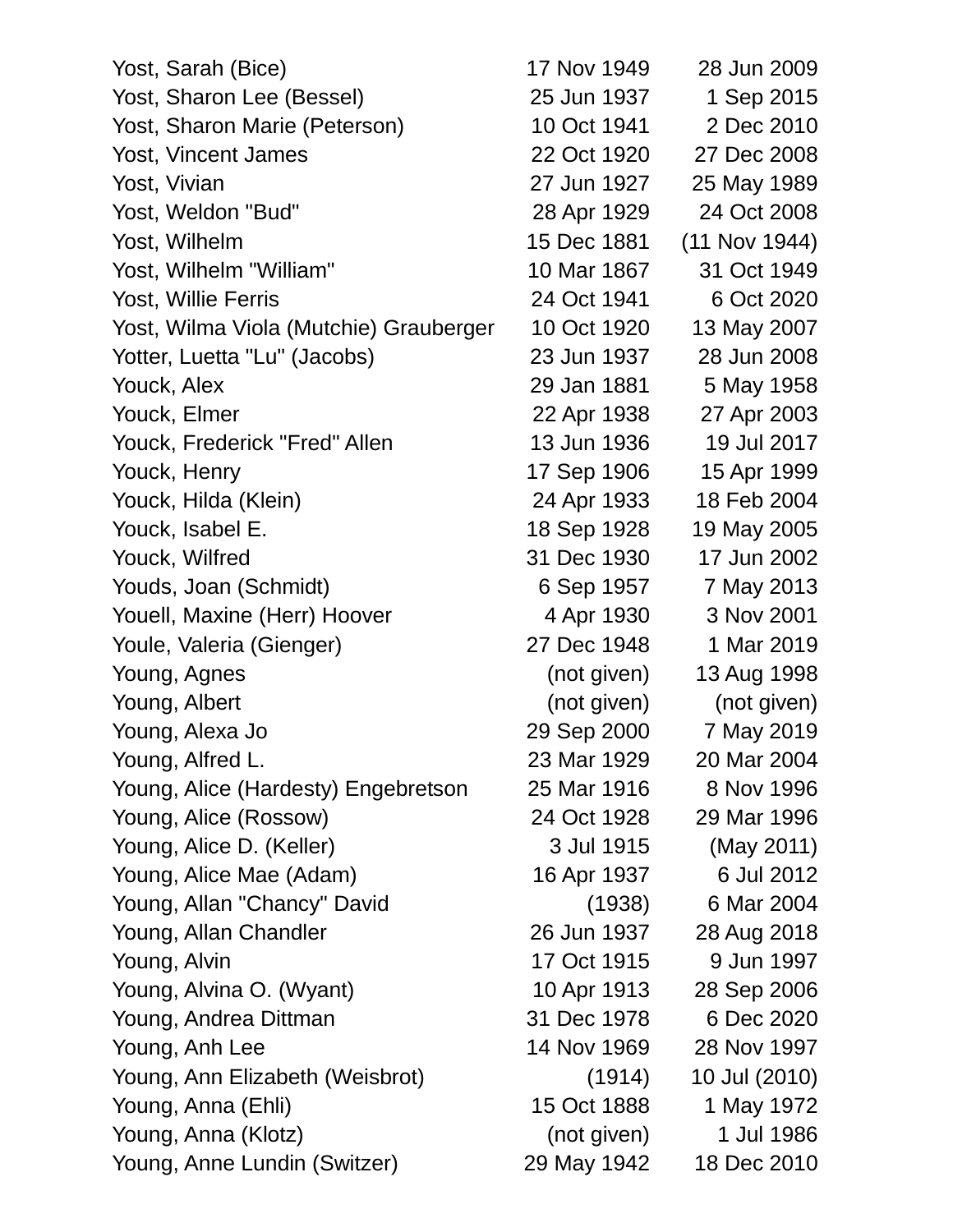Young, Anthony "Tony" Francis 5 Nov 1928 27 Apr 2013 Young, Anton (not given) 22 Nov 1966 Young, Arthur F. 1 Oct 1927 12 Jul 2005 Young, Audrey (Rachar) (not given) 11 Jan 1993 Young, Augusta (Bristol) 12 May 1909 28 May 1982 Young, Barbara (Eschenbacher) 19 Mar 1915 4 Aug 1994 Young, Barbara (Lautenslager) (not given) 11 Jun 1991 Young, Barbara Ann (Nagel) 2 Mar 1937 (22 Apr 2004) Young, Beauford 25 Sep 1912 5 Jul 1996 Young, Bertha (Zielke) 3 Dec 1888 27 Jan 1984 Young, Betty (Fleck) 14 Dec 1910 29 Jul 2002 Young, Betty Marie (Thompson) 28 Jan 1937 9 Dec 2008 Young, Beverly Ann (Maier) 8 Mar 1950 26 Jun 2013 Young, Blanche Laurene (Rosenfeldt) 24 Aug 1921 14 Feb 2008 Young, Carl Stephen 7 Nov 1915 12 Nov 2010 Young, Carla (Stahl) 24 Mar 1951 28 Oct 2000 Young, Caroline (not given) 24 Apr 1980 Young, Catherine J. (McKeen) (1924) 23 May 1999 Young, Charles **7 Dec 1907** 1988 Young, Charles 6 Mar 1915 17 Dec 1998 Young, Charles (not given) 18 Jul 1990 Young, Christina (Vetter) 14 Jan 1877 1 Aug 1944 Young, Clarence 11 May 1905 (Jun) 1960 Young, Clarence Barton 19 Oct 1931 20 Aug 2010 Young, Clarence Sylvester 15 Jan 1886 (26) May 1965 Young, Clay A. "Bus" 3 May 1917 23 Sep 2010 Young, Connie (Haas) 22 Jun 1949 25 Nov 2017 Young, Corinne E. (Stark) 10 Aug 1931 18 Mar 2016 Young, Dale (1955) (2007) Young, Daniel L. 10 Mar 1940 20 Dec 2010 Young, Danny M. 14 Nov 1957 13 Sep 2007 Young, Darbie Kay (Fleck) 11 Nov 1972 5 Mar 2021 Young, David Ernest 24 Jan 1949 10 May 2003 Young, David John 9 Aug 1944 29 Apr 2001 Young, Diane A. (Myhre) 8 Aug 1949 12 Sep 2017 Young, Dick 4 Jul 1922 31 Jul 1998 Young, Dolores Ardell (Provost) 19 Feb 1931 3 Jan 2008 Young, Don 31 Aug 1929 (not given) Young, Don (Mrs.) (Wolff) (1921) 29 Jan 1951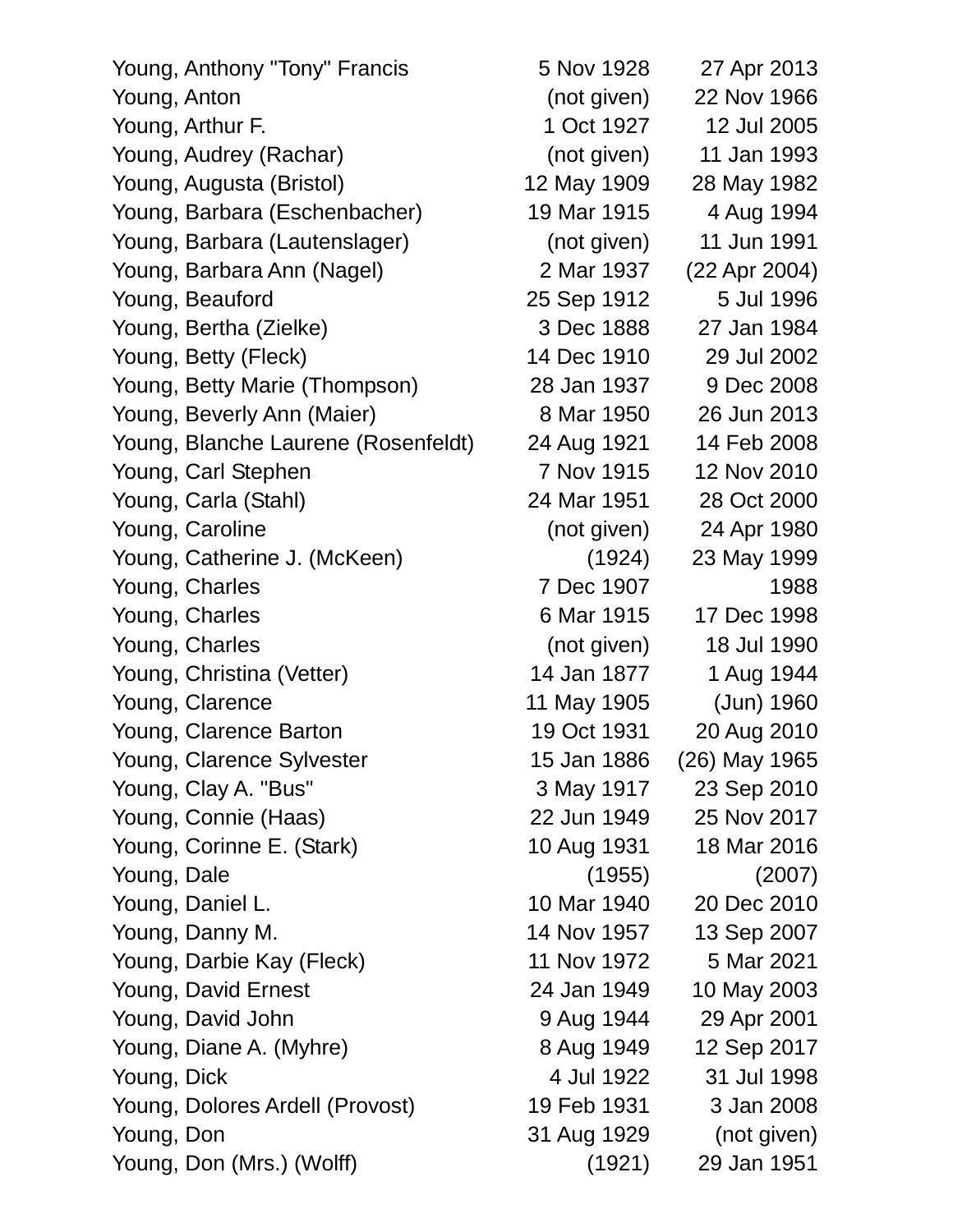| Young, Donald                        | 15 Mar 1933 | 30 Nov 1991   |
|--------------------------------------|-------------|---------------|
| Young, Donald "Don" Robert           | 28 Apr 1933 | 29 Mar 2021   |
| Young, Donna (Aarhus)                | 3 Dec 1934  | 17 Feb 2010   |
| Young, Doris Lee (Melicher)          | 6 Oct 1934  | 20 Jul (1958) |
| Young, Doris Mary (Wichman) Henschel | 26 Oct 1932 | 8 Feb 2017    |
| Young, Dorothy (Hurly)               | 12 Nov 1897 | 2 May 1995    |
| Young, Dorothy Lucile HS             | 1 Mar 1918  | 26 Aug 2007   |
| Young, Doyle Clyde                   | 28 Nov 1947 | 11 Nov 2020   |
| Young, Duane "Toad" C.               | 28 Nov 1921 | 19 Jan 2005   |
| Young, Earl A.                       | 27 Nov 1895 | (25) Nov 1975 |
| Young, Edna May (Vanorny)            | 18 Aug 1920 | 18 Apr 2000   |
| Young, Edward "Ed"                   | 31 Jul 1928 | 28 Dec 2000   |
| Young, Elaine Margaret (Trautwein)   | 2 May 1936  | 20 Mar 2015   |
| Young, Eleanor                       | 1 Dec 1911  | 27 Jan 2002   |
| Young, Eleanor L. (Zintner)          | 22 Sep 1926 | 21 Mar 2009   |
| Young, Elizabeth (Lebermann)         | 2 Dec 1893  | 17 May (1972) |
| Young, Elizabeth (Rangitsch) Butkay  | 12 Jul 1887 | (14) Mar 1967 |
| Young, Elizabeth (Scheidermann)      | (not given) | (not given)   |
| Young, Ella A. (Gessner)             | 4 Oct 1909  | 9 Aug 2003    |
| Young, Ella Elisabeth OSEH           | 18 Oct 1923 | 28 Dec 2011   |
| Young, Ella Malinda (Kreager)        | 27 Jan 1878 | (20) Feb 1959 |
| Young, Emilia Millie (Brilz)         | (not given) | 6 Jan 1988    |
| Young, Emilija                       | 12 Jul 1912 | 5 Aug 1999    |
| Young, Emily (Schmidt)               | 8 Aug 1906  | 23 Feb        |
| Young, Emma (Steinley)               | (1910)      | 30 Sep 2006   |
| Young, Emmett                        | 9 Jul 1923  | 10 Aug 2002   |
| Young, Ernest                        | 8 Feb 1919  | 22 Sep 1989   |
| Young, Esther                        | 1 May 1910  | 9 Nov 1992    |
| Young, Esther (Ehrlich) Nuss         | 6 Apr 1907  | 20 May 2001   |
| Young, Esther Jane (King)            | 7 Jan 1911  | 18 Mar 2000   |
| Young, Etola (Starks)                | 21 Jan 1899 | 4 Jul 1986    |
| Young, Eugene                        | 9 Jun 1893  | 22 May 1988   |
| Young, Eugene Pius                   | 26 May 1926 | 23 Aug 2006   |
| Young, Eva (Schuh)                   | 11 Mar 1910 | 26 Mar (1987) |
| Young, Fern "Kit" Mary (Simek)       | 9 Oct 1942  | 14 Oct 2016   |
| Young, Fern (Cain)                   | 26 Sep 1913 | 26 Feb 1994   |
| Young, Fern (Henrichs)               | (not given) | 23 Sep 1999   |
| Young, Flora (McKay)                 | 28 Oct 1921 | 21 Oct 2007   |
| Young, Francis                       | 26 Jul 1911 | 1985          |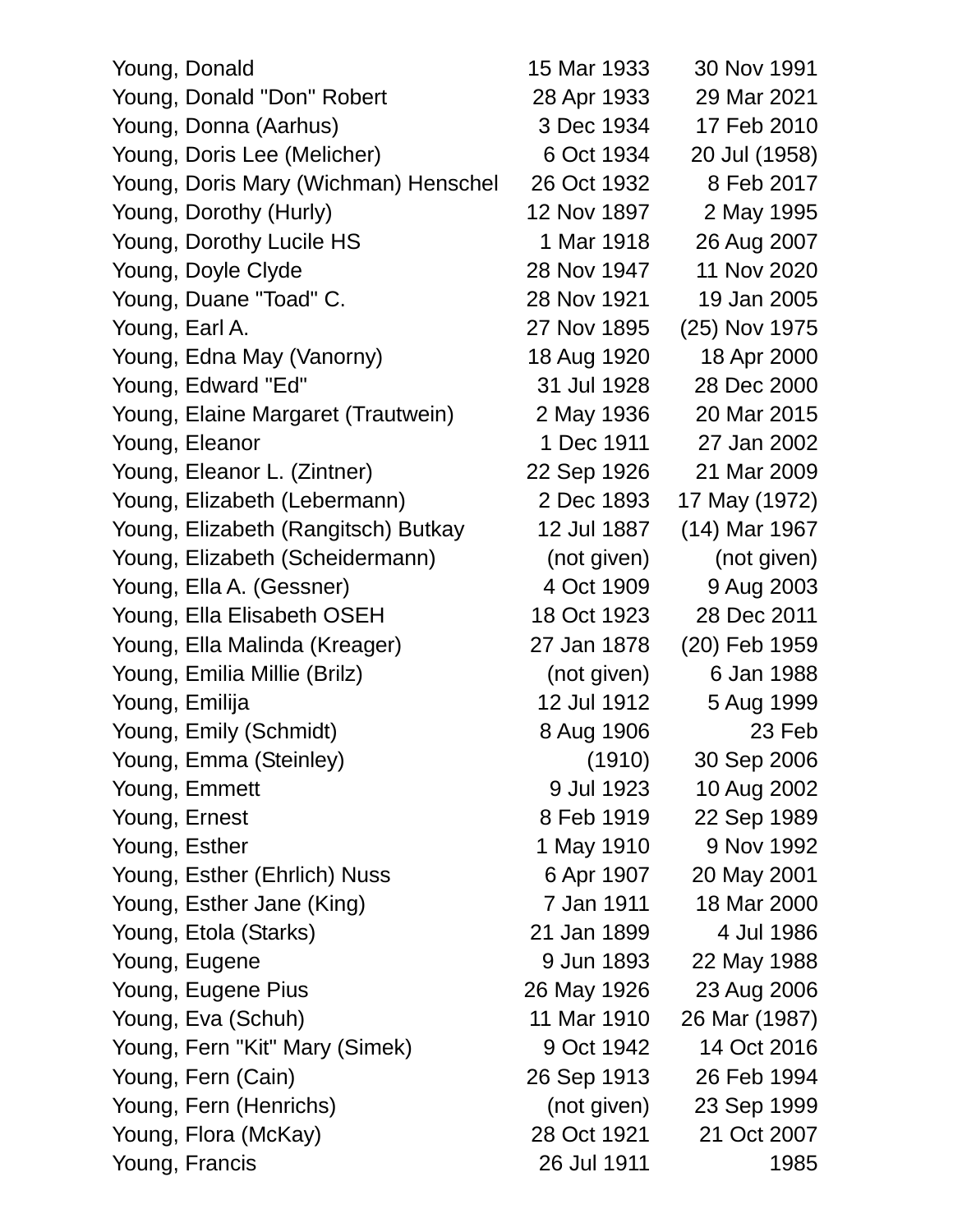| Young, Frank                           | 30 Oct 1892 | 8 Oct 1973    |
|----------------------------------------|-------------|---------------|
| Young, Frieda (Lutz) Whittlinger       | 6 Jul 1917  | 23 Feb 2003   |
| Young, Gene Philip                     | 5 Feb 1928  | 2003          |
| Young, Genevieve "Gen" Marie (Allstot) | 30 Jan 1918 | 9 Nov 2016    |
| Young, George                          | 5 Feb 1930  | 8 Oct 1995    |
| Young, Georgia May (Brethauer)         | 1 Mar 1899  | 2 Jul 1993    |
| Young, Georgina "Georgie" P. (Masseth) | 7 Aug 1955  | 5 Dec 2020    |
| Young, Geraldine (Blumhardt)           | 16 Jul 1925 | 13 Mar 2004   |
| Young, Gertrude R. (Geiser)            | 8 Dec 1910  | (21) Nov 1965 |
| Young, Gladys Mary (Witzel)            | 20 Dec 1922 | 19 Apr 2010   |
| Young, Glenn Richard                   | 11 Apr 1938 | 20 Nov 2009   |
| Young, Goldie (Renschler)              | 28 Oct 1929 | 16 May 1998   |
| Young, Harry                           | 25 Mar 1924 | 15 Dec 1990   |
| Young, Hattie F. (Berger)              | 4 Feb 1866  | (9) Jan 1952  |
| Young, Hattie Mae (Scheffert)          | 24 Dec 1909 | (7 Mar 1983)  |
| Young, Hazel L. (Krueger)              | 29 Aug 1914 | 29 Apr 2007   |
| Young, Helen (Opp) Donahue             | 30 Oct 1911 | 26 Mar 1989   |
| Young, Helen Marie                     | 1920        | 30 Sep 1981   |
| Young, Helen Mary (Vogel)              | 13 Dec 1915 | 28 Mar 2011   |
| Young, Helena Elizabeth (Ulbrich)      | 10 Jul 1927 | 6 Jan 1996    |
| Young, Herbert                         | 21 Sep 1900 | 10 Jan 1995   |
| Young, Hilda                           | (not given) | (not given)   |
| Young, Hilda (Hops)                    | 11 Jul 1906 | 11 Jun 1996   |
| Young, Ida                             | (not given) | (not given)   |
| Young, Irene (Diede)                   | (not given) | 14 Dec 2003   |
| Young, Jackson                         | (1957)      | 12 Feb 2003   |
| Young, Jacob                           | (not given) | 6 Sep 1980    |
| Young, James E.                        | 23 May 1934 | 6 Feb 2013    |
| Young, James Thomas                    | 9 Sep 1931  | 7 May 2003    |
| Young, Jean Cleone (Eckert)            | (not given) | (not given)   |
| Young, Jerrikah Denee                  | 27 Sep 1991 | 13 Jun 2003   |
| Young, Jerry Edmund                    | 4 Aug 1952  | 21 Jun (2015) |
| Young, Jill Elizabeth (Schneider)      | 3 Jan 1971  | 18 Sep 2003   |
| Young, Joan (Mossett)                  | 21 Feb 1930 | 16 May 2014   |
| Young, Johann                          | 26 Mar 1875 | 13 Oct 1948   |
| Young, John                            | 15 Nov 1868 | 24 Mar 1939   |
| Young, John Christian                  | 1924        | 7 Oct 2020    |
| Young, John Henry                      | 10 Jul 1892 | (19) Jun 1963 |
| Young, John Jay                        | 21 Feb 1906 | (25) Apr 1971 |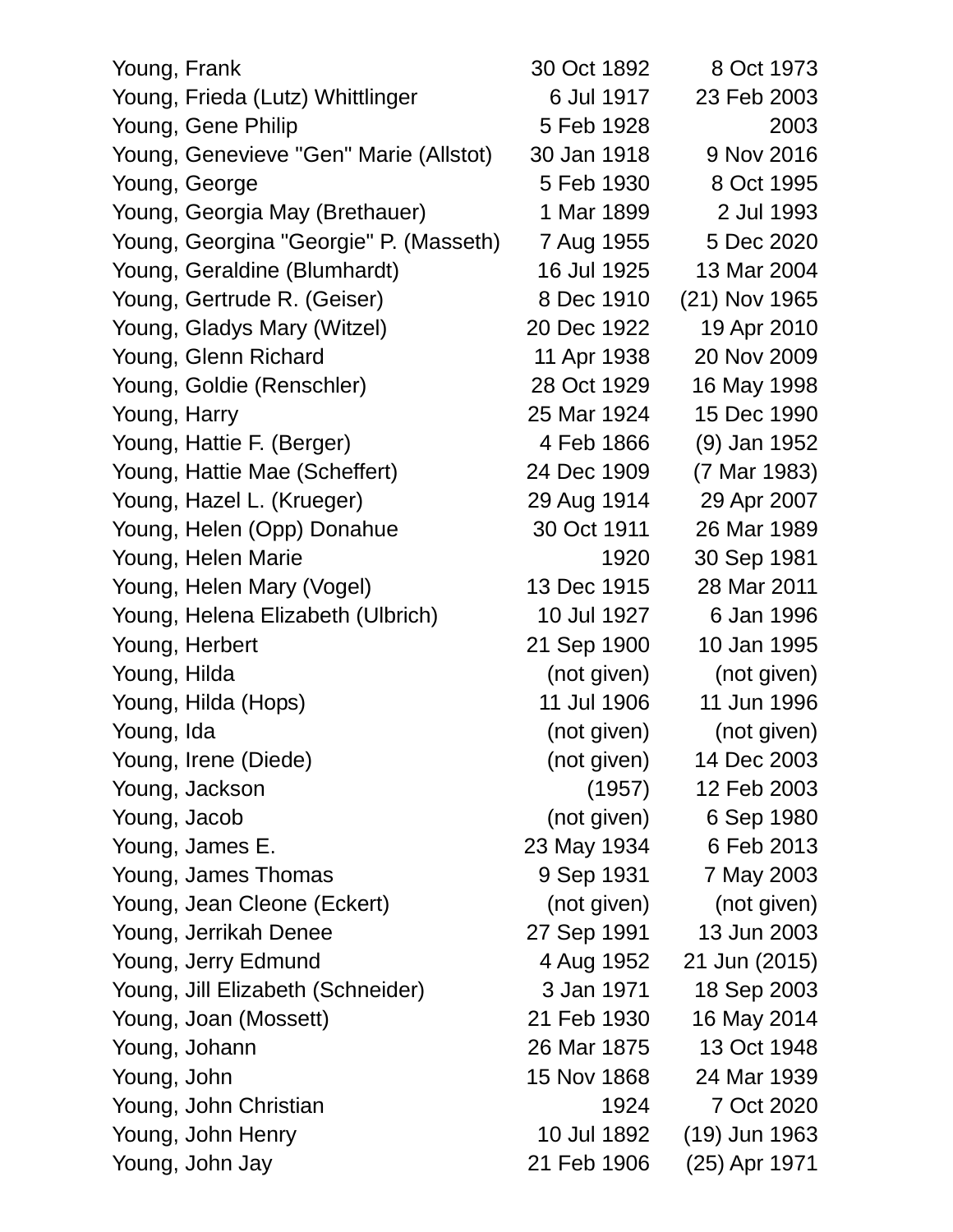| Young, John Milton "Scoop"            | 26 Nov 1923  | 4 Sep 2010   |
|---------------------------------------|--------------|--------------|
| Young, John Russell                   | 26 Aug 1929  | 22 Sep 2020  |
| Young, John Tipping                   | 22 Oct 1954  | 29 Jan 2004  |
| Young, Joseph                         | (not given)  | 18 Aug 1984  |
| Young, Josephine "Jo" (Heppner)       | 7 May 1932   | 7 Jul 2016   |
| Young, Joyce (Nelson)                 | (1954)       | 12 Oct 2004  |
| Young, Joyce Winifred (Mack)          | 14 Jun 1925  | 26 Oct 2011  |
| Young, Katherine                      | (not given)  | (not given)  |
| Young, Kathleen Lee (Speck)           | 21 Dec 1930  | 14 Jul 2018  |
| Young, Kenneth Allen                  | (3) Jun 1955 | (5) Jun 1955 |
| Young, Kenneth Lincoln "Ken"          | 5 Sep 1933   | 27 Aug 2020  |
| Young, Kim Lee (Sohn)                 | 23 Sep 1964  | 1 May 2010   |
| Young, Kyle Matthew                   | 30 Nov 1980  | 30 Jul 2019  |
| Young, Larry James                    | 7 Sep 1940   | 12 Sep 2016  |
| Young, Larry Jerome                   | 2 Mar 1943   | 28 Nov 2017  |
| Young, Lena A. (Elske)                | 1 Apr 1884   | (9) Nov 1963 |
| Young, Lena Sarah (Werth)             | 5 Nov 1902   | 21 Nov 1992  |
| Young, Lenard                         | 30 Oct 1915  | 7 Jul 1999   |
| Young, Leon J.                        | 9 Oct 1882   | (4) Feb 1960 |
| Young, Leona "Jan" (Janish)           | 27 Jun 1921  | 3 Apr 2013   |
| Young, Lillie Johanna (Jiras)         | 15 Jul 1910  | 2000         |
| Young, Lorraine (Streitmatter)        | 26 May 1923  | 10 Jun 2009  |
| Young, Lorraine Ellen                 | 18 Apr 1914  | 17 Aug 2005  |
| Young, Louis                          | (not given)  | (not given)  |
| Young, Lowell                         | (not given)  | 10 Oct 2002  |
| Young, Lucille (Bakke)                | 12 Mar 1921  | 29 Dec 1997  |
| Young, Lucille (Stueber)              | 23 Apr 1923  | (2014)       |
| Young, Luella                         | (1921)       | 17 Mar 2003  |
| Young, Lydia (Flemmer)                | 18 Feb 1904  | 10 Jan 1983  |
| Young, M. Lavelle                     | 27 Nov 1939  | 2 Sep 2015   |
| Young, Mabel C. (Eckholt)             | (1914)       | (May 2006)   |
| Young, Madeline (Weimer)              | 1917         | 8 Mar 2002   |
| Young, Mamie (Kuehner)                | 1907         | 1996         |
| Young, Margaret (Huckins)             | 10 Apr 1896  | 19 Mar 1984  |
| Young, Maria                          | 1 Feb 1854   | 9 Dec 1940   |
| Young, Marian Louise (Weber)          | 30 Jun 1931  | 15 Jan 2017  |
| Young, Marion Madeleine (Ulrich)      | 14 Sep 1931  | 21 Oct 2018  |
| Young, Martha (Rienke) Crawford Giles | 12 Oct 1916  | (1998)       |
| Young, Martha Margaret (Meier)        | 22 Sep 1914  | 20 Dec 1997  |
|                                       |              |              |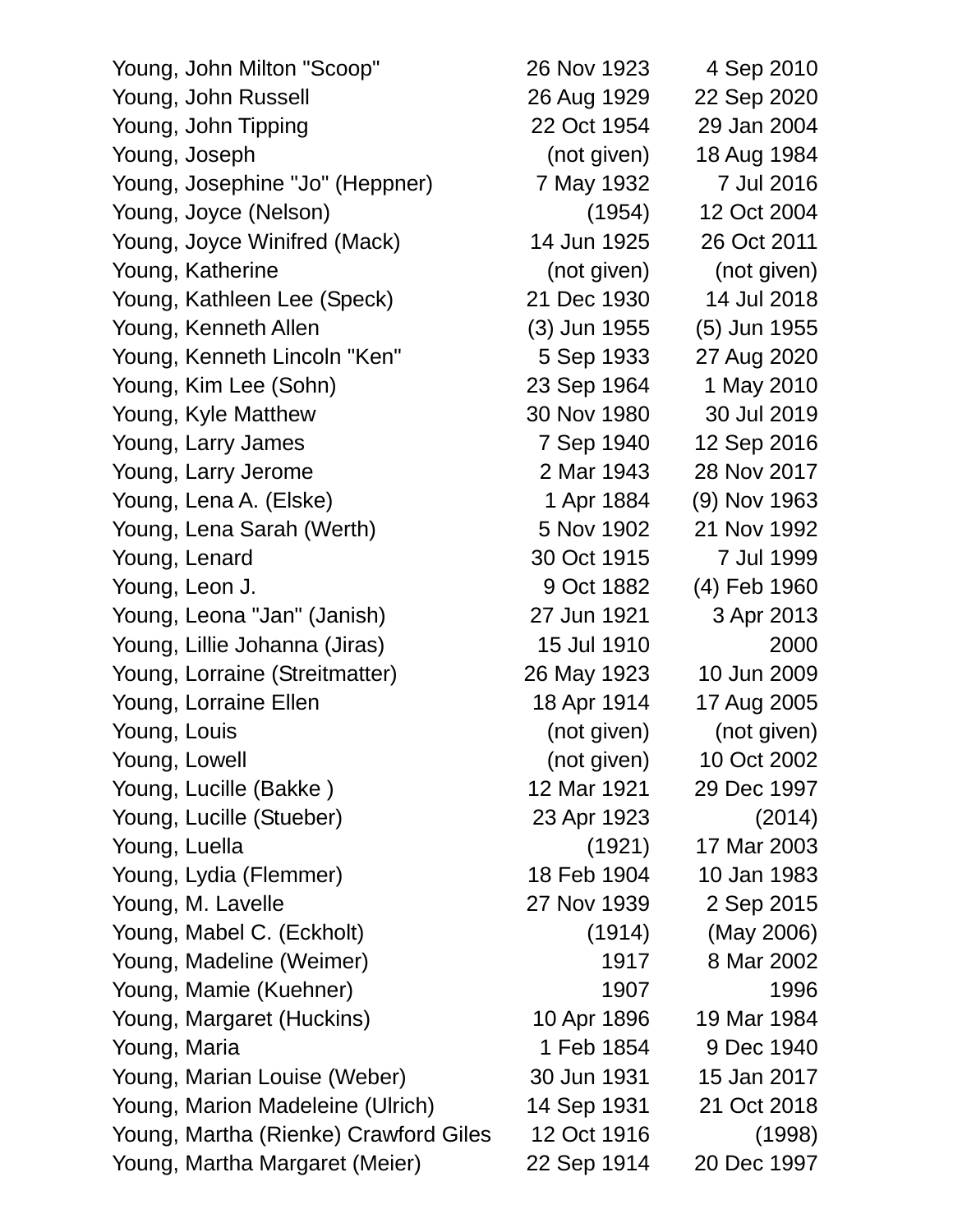| Young, Marvin K.                  | 27 Dec 1933   | 18 Oct 2003   |
|-----------------------------------|---------------|---------------|
| Young, Mary (Dill)                | 5 Apr 1936    | 21 Mar 1997   |
| Young, Mary (Eckholt) Lormor      | 19 Jul 1946   | 7 Nov 2016    |
| Young, Mary (Hauck)               | 19 Apr 1926   | 26 Dec 2015   |
| Young, Mary Alice                 | 1889          | 3 Jan 1980    |
| Young, Mary Ann (Ripplinger)      | 13 Sep 1947   | 26 Oct 2014   |
| Young, Mavis (Fosness)            | 2 Apr 1924    | 16 Feb 1998   |
| Young, Micah Andrew               | (16 Nov 2016) | 23 Jul 2017   |
| Young, Michael                    | (not given)   | 26 Oct 2002   |
| Young, Michael Earl               | 30 Nov 1948   | (Oct 2003)    |
| Young, Michael Gene               | 28 Dec 1956   | 26 Oct 2016   |
| Young, Mildred (Kittelson)        | 23 Nov 1923   | 10 Jun (1994) |
| Young, Milton                     | 6 Dec 1897    | 31 May 1983   |
| Young, Nicole Eileen              | 30 Aug 1985   | 2 Sep 1985    |
| Young, Noi (Daniel)               | 18 Mar 1903   | 5 Jan 1990    |
| Young, Olivia Otillia (Heupel)    | 18 Nov 1917   | 2 Apr 1999    |
| Young, Ophelia (Nuss)             | 21 Jun 1909   | 22 Feb 1996   |
| Young, Patrick                    | (1935)        | 23 Jul 1989   |
| Young, Paula Jean Zadora          | (1954)        | 25 Nov 1999   |
| Young, Peggy "Jean" (Easton) Auer | 30 Jun 1931   | 16 Jan 2007   |
| Young, Philip                     | 12 Dec 1899   | 24 May        |
| Young, Rachel Rose (Bender)       | 19 Sep 1922   | 19 Dec 2019   |
| Young, Raymond                    | 1903          | 1964          |
| Young, Raymond                    | (not given)   | 7 Jan 1999    |
| Young, Renate (Sturmer)           | 31 May 1941   | 19 Jul 2010   |
| Young, Reuben                     | (not given)   | (not given)   |
| Young, Richard                    | 29 Oct 1925   | 1 Mar 2001    |
| Young, Ricky Rae "Rick"           | 18 Jan 1950   | 13 Dec 2015   |
| Young, Rilla Jean (Einfeldt)      | (not given)   | (not given)   |
| Young, Rita Marie (Howard)        | 24 Nov 1966   | 20 Jun 2003   |
| Young, Robert "Bob" H.            | 9 Jul 1871    | 16 Sep (1952) |
| Young, Roberta Jane (Carls)       | 7 Sep 1932    | 31 May 2013   |
| Young, Roger LeRoy                | (not given)   | 29 Feb 1992   |
| Young, Rollin Dean                | 14 Jun 1915   | 21 Aug 1995   |
| Young, Rose H. (Krug) Greger      | 12 Jan 1921   | 5 Feb 1996    |
| Young, Rosella (Nelson) Dahlen    | 19 Jan 1951   | 20 Nov 2000   |
| Young, Rosine Lee (Quenzer)       | 14 Dec 1914   | 1 Oct 2005    |
| Young, Roy                        | 30 Jul 1914   | 8 Dec 1998    |
| Young, Roy M.                     | (1922)        | 22 Feb 2005   |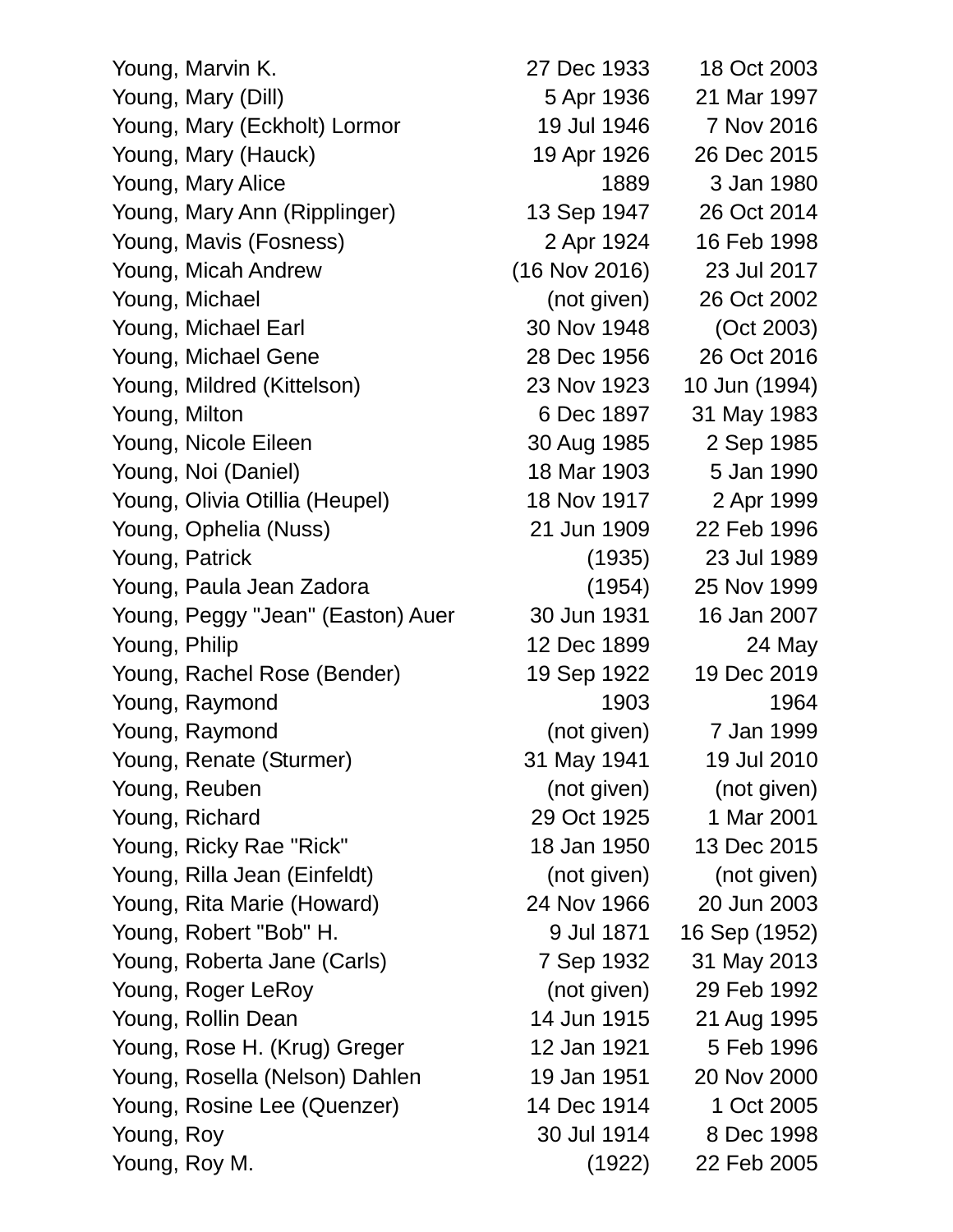| Young, Ruth (Churchwell) Hoffman      | 22 Sep 1913 | 19 Jul 2001  |
|---------------------------------------|-------------|--------------|
| Young, Sebastian                      | 30 Dec 1908 | 13 Sep 2000  |
| Young, Shirley Lucille (Schneider)    | 8 Jun 1938  | 29 Oct 2021  |
| Young, Sidney E.                      | 19 Mar 1925 | 6 Jun 1989   |
| Young, Stanley                        | 13 Mar 1906 | 17 Jul 1969  |
| Young, Stella (Dmytrack)              | 15 Nov 1913 | 25 Aug 1995  |
| Young, Stephen                        | 10 Sep 1950 | 1992         |
| Young, Sylvester                      | 16 Jun 1918 | 1990         |
| Young, Teddy LaVern                   | 6 Apr 1939  | 25 Mar 2018  |
| Young, Teresa "Teri" (Radach)         | 31 May 1960 | 13 May 2018  |
| Young, Theodore "Ted" Roland          | 6 May 1932  | 29 Dec 2002  |
| Young, Tillie (Dykast)                | 30 Jun 1914 | 24 Dec 2001  |
| Young, Tom                            | 30 Apr 1952 | 23 Jul 2005  |
| Young, Trisha "TK" Rose (Kopriva)     | 12 Mar 1992 | 15 Feb 2019  |
| Young, Truman                         | 15 Aug 1903 | 18 Jan 1991  |
| Young, Velma G. KBB                   | 31 Mar 1932 | 28 Nov 2007  |
| Young, Vera Elaine (Hopkins) Walker   | 5 Mar 1915  | 20 Jan 2010  |
| Young, Vera Rose (Gunst)              | 10 Dec 1919 | 26 Sep 2019  |
| Young, Vernice Laverna (Kirschenman)  | 9 Dec 1928  | 28 Dec 2014  |
| Young, Vernon                         | 15 May 1907 | 29 Jan 1998  |
| Young, Vicki Sue (Kolb)               | 26 Sep 1957 | 24 Jan 2011  |
| Young, Vickie Lynn (Hieb) Prusha      | 31 Jul 1959 | 4 Jun 2021   |
| Young, Vicky Ann                      | (1953)      | 20 May 2008  |
| Young, Virginia Ruth (Wiederrich)     | 27 Jun 1925 | 16 Dec 2002  |
| Young, Vivian (Christianson)          | 26 Aug 1900 | 15 Aug 1988  |
| Young, Walter                         | 1868        | 10 Jul 1964  |
| Young, Walter                         | (not given) | 9 Mar 1990   |
| Young, Warren                         | 19 Feb 1906 | 30 Jan 1999  |
| Young, William                        | 29 Jul 1915 | 12 Apr 1998  |
| Young, William                        | 4 Apr 1912  | 20 Feb 1991  |
| Young, William A.                     | 20 Apr 1892 | 25 Jul 1965  |
| Young, William Floyd                  | 13 Mar 1919 | (2005)       |
| Young, William Howard                 | 6 May 1879  | (4) Mar 1968 |
| Young, Zona Lou (Schreiber)           | 3 Jan 1927  | 9 Nov 2017   |
| Youngbauer, Kenneth "Pat"             | 27 Jan 1927 | 24 Sep 2017  |
| Youngberg, Veronica "Ronnie" (Schaff) | 28 Jul 1926 | 16 Nov 2015  |
| Youngblood, Alfred "Al" William       | 3 Jun 1917  | 12 Jan 1999  |
| Youngblood, Hazel (Schneeman)         | 8 Apr 1913  | 28 Aug 1987  |
| Youngbluth, Donald                    | 24 Jan 1925 | 11 Mar       |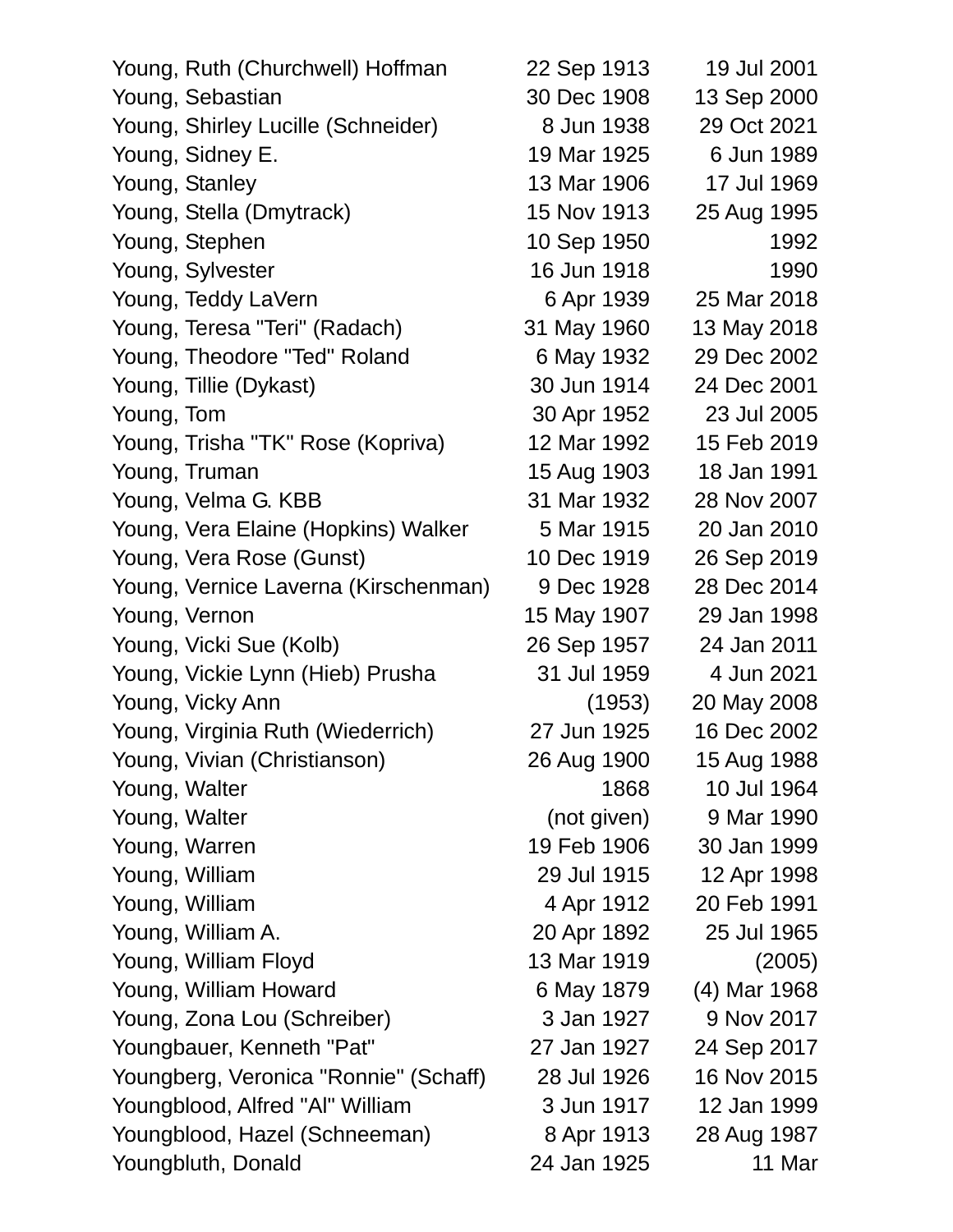| Youngbluth, Donna                       | (1934)      | (Jul 2002)        |
|-----------------------------------------|-------------|-------------------|
| Youngbluth, Robert                      | (not given) | 20 May 2003       |
| Youngchild, Lorraine "Dossie" (Vegager) | 17 Sep 1924 | 22 Jul 2019       |
| Younger, Edmond "Ed" "Curly"            | 25 Mar 1907 | 12 Sep (1986)     |
| Younger, June (Kosta)                   | (not given) | 2 Feb 1996        |
| Youngerman, Delbert Lee                 | 17 Jun 1927 | 24 Sep 2005       |
| Youngerman, Delores "Dee" S             | 17 Mar 1932 | 19 Dec 2012       |
| Youngerman, John                        | 10 Feb 1910 | 20 Aug 1998       |
| Youngerman, LieuVilla C. (Bradford)     | 21 Jul 1912 | 19 Feb 2007       |
| Youngerman, Louise (Vogel)              | 20 Jun 1905 | 24 Dec 1995       |
| Youngerman, Melvin "Mel"                | 30 Mar 1934 | 4 Dec 2015        |
| Youngers, Elmer F.                      | 23 Jan 1938 | 30 Sep 2016       |
| Younghans, Annie Loretta (Resch)        | 1940        | 5 Oct 2021        |
| Youngholter, Anna Simmons               | 20 Sep 1860 | (2) Jul 1942      |
| Younglove, Martha (Becker)              | 3 Jun 1909  | 5 Feb 1990        |
| Youngman, Elaine (Trapp)                | 28 Oct 1917 | 1 Apr 2001        |
| Youngman, Hazel                         | 15 May 1909 | 23 Aug 1995       |
| Youngman, John Eddie                    | 17 Mar 1896 | (25) Aug 1964     |
| Youngman, LaVonne                       | 17 Feb 1940 | 31 Mar 2016       |
| Youngman, Lawrence John                 | 25 Dec 1936 | 31 Jan 1943       |
| Youngman, Margaret                      | (not given) | (not given)       |
| Youngman, Mary (Morasch)                | 12 Jul 1881 | 28 Jan 1962       |
| Youngman, Nicholas N.                   | 28 Nov 1867 | $(18$ Jul $1941)$ |
| Youngman, Phyllis Marie GP              | 27 Aug 1941 | 15 Aug 2021       |
| Youngman, Sophia (Wagner)               | 25 May 1886 | 12 Jun 1955       |
| Youngman, Wallace Arthur                | 1 Apr 1913  | 24 Sep 1997       |
| Youngmann, William                      | (not given) | 2 Dec 1942        |
| Youngmeyer, Earl W.                     | (1924)      | 31 Aug 2012       |
| Youngmon, Geraldine Lee GT              | 20 Aug 1946 | 14 Jul 2018       |
| Youngquist, Abram                       | (not given) | (not given)       |
| Youngquist, Dean Edward                 | 10 Aug 1922 | 15 Oct 2013       |
| Youngquist, Gary Lyle                   | 16 Jun 1941 | 8 Oct 2021        |
| Youngs, Helen Louise (Buck)             | 25 Mar 1928 | 27 May 2020       |
| Youngstrom, Nina (Dahlhoff)             | 16 Jan 1909 | 20 Aug 1997       |
| Youngworth, Barbara Lou (Friend)        | 28 Mar 1939 | 4 Aug 2018        |
| Youngworth, Carl I.                     | 5 Nov 1898  | 21 Apr 1992       |
| Younie, Emilie (Brown)                  | 3 Apr 1906  | 23 Jan 2009       |
| Younie, Jack R.                         | 11 Jan 1926 | 27 Dec 2014       |
| Younie, May (Myers)                     | 17 May 1902 | 13 Nov 1997       |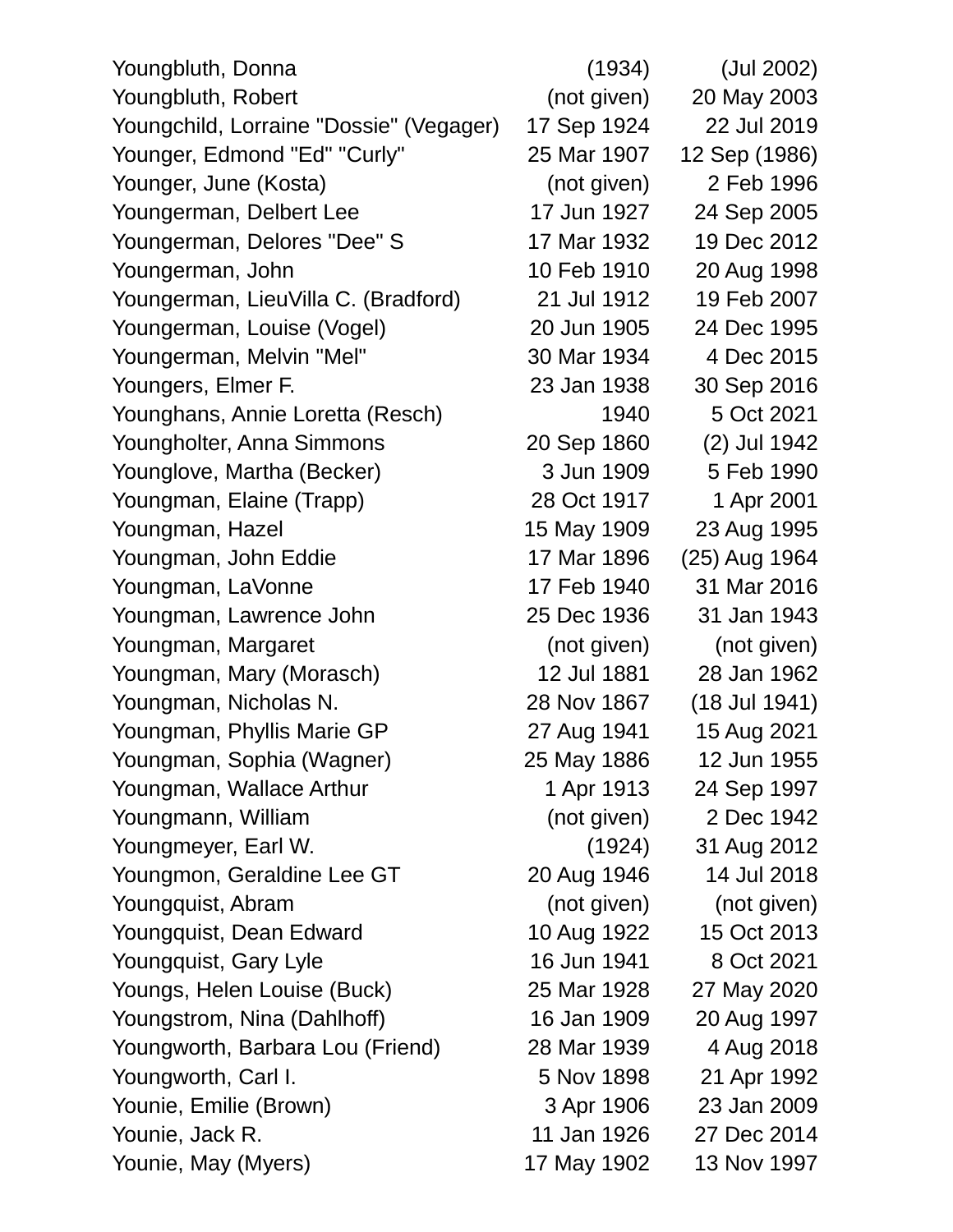| 9 Jul 1917  | (19 Jul 1982)                            |
|-------------|------------------------------------------|
| (not given) | (not given)                              |
| 18 Dec 1919 | 30 Jul (1985)                            |
| 11 Mar 1921 | 13 Jul 2014                              |
| 15 Jan 1925 | 2 Dec 2011                               |
| 9 Feb 1912  | Sep 1987                                 |
| 8 Oct 1940  | Aug 1975                                 |
| 14 Jul 1944 | 28 Jul 1983                              |
| 5 Oct 1883  | 21 Apr (1959)                            |
| 18 Mar 1883 | 23 Jul (1954)                            |
| 29 Apr 1928 | 29 Nov 2007                              |
| 19 Apr 1883 | (2) May 1956                             |
| 8 Jul 1913  | 4 Jun 1996                               |
| 27 Sep 1916 | 19 May 1989                              |
| 22 Dec 1900 | (not given)                              |
| 3 Dec 1927  | 16 Apr 2019                              |
| (not given) | (Jun 1957)                               |
| 18 Apr 1921 | 23 Mar 2004                              |
| 24 Nov 1901 | 1 Feb 1995                               |
| 22 Aug 1931 | 18 Sep 2009                              |
| (1920)      | 13 Oct 2005                              |
| 23 Sep 1929 | 18 Sep 2000                              |
| 28 Mar 1932 | 30 Aug 2020                              |
| 30 Dec 1887 | (no date given)                          |
| (1901)      | 1 Mar (2005)                             |
| 3 Jun 1950  | 25 Nov 2020                              |
| 22 Dec 1878 | 25 Nov 1954                              |
| 15 Jan 1929 | 14 Oct 2021                              |
| 16 Mar 1905 | 27 Dec 1986                              |
|             | (29 Apr 1948)                            |
| 29 Sep 1879 | 21 Oct 1946                              |
| 9 Sep 1909  | 17 May 2002                              |
| 9 Aug 1880  | 23 Jan 1932                              |
| 8 Mar 1902  | 14 Aug 1999                              |
| 12 Sep 1875 | 7 Feb 1956                               |
| 25 Dec 1910 | 8 Dec 1963                               |
|             | 4 Mar 1970                               |
|             | 22 May 2017                              |
| 1907        | 4 Feb 1980                               |
|             | 13 Jul 1873<br>22 Jun 1937<br>1 Sep 1962 |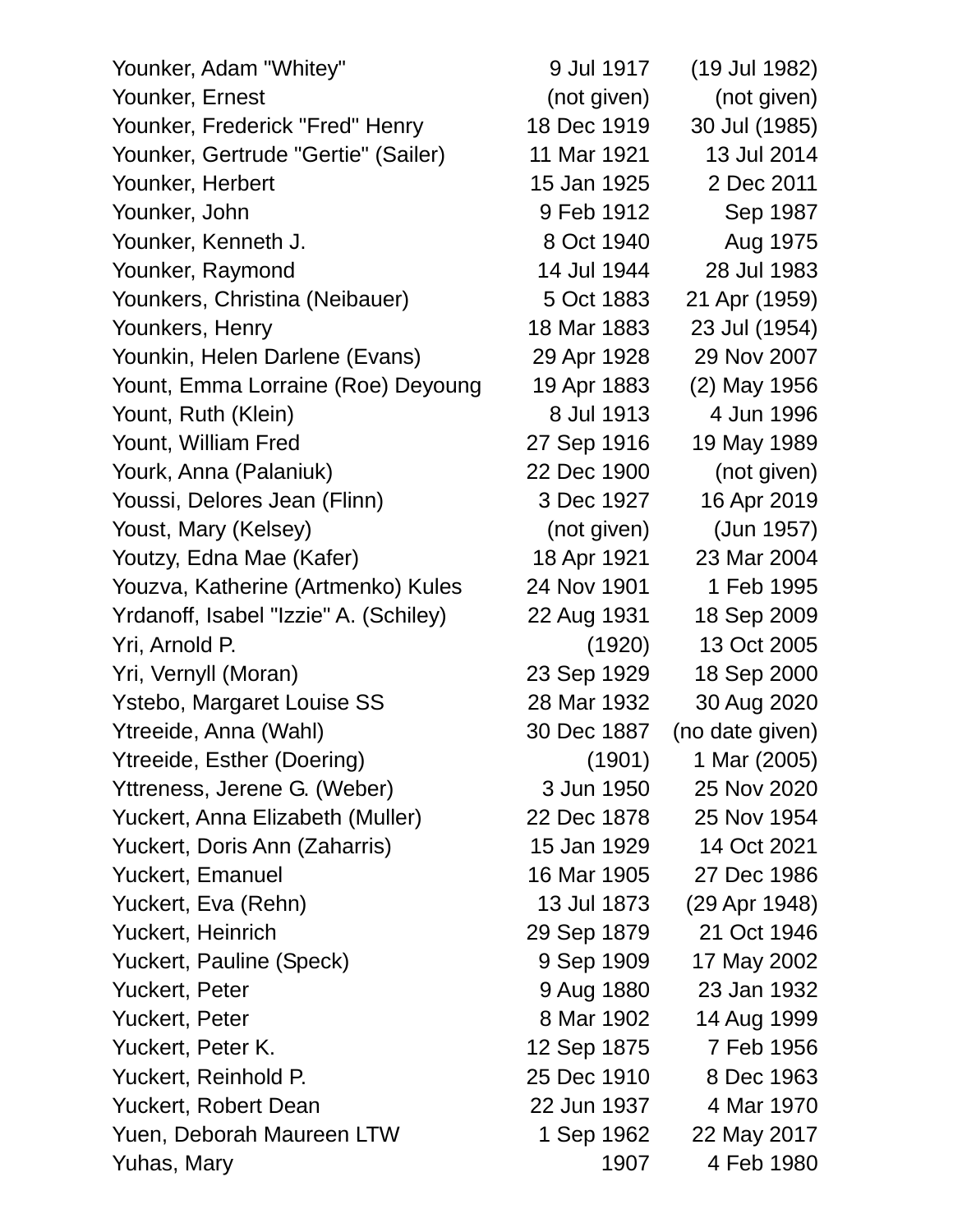Yuker, Aloysius "Brother" 24 Mar 1938 23 Jul 2020 Yuker, Viola 6 Nov 1909 6 Dec 2004 Yukna, John 1904 26 Sep 1981 Yule, Erma Virginia (Bredeson) 22 Apr 1920 3 Jun 2000 Yule, Kenneth H. 5 Aug 1941 8 May 2006 Yule, Marianne (Hesse) 12 Aug 1921 18 Jan 2021 Yule, Norman 4 Oct 1915 19 Nov 2000 Yule, Ruth Leola (Schramm) 27 Aug 1933 8 Aug 2020 Yule, Willard B. (1915) 23 Sep 1993 Yuly, Bernice F. (Leathes) 20 Dec 1914 20 Oct 2012 Yuly, Ruth (Dickinson) (not given) 15 Jun 1991 Yunck, Joseph 8 Jun 1905 1979 Yunck, Joy A. (Fulkerson) (1922) (15 Apr 2003) Yunck, Pearl (Dingfelder) O'Neil 10 May 1911 3 Apr 2003 Yunck, Raymond "Ray" Anthony 18 Mar 1908 30 Sep 2011 Yung, Harry (1950) 29 May 2018 Yung, Julie Ann (Hauk) 21 Oct 1952 1 Oct 2011 Yung, Larry Lorenz 2008 1927 8 Nov 1995 Yung, Mildred (Gorsline) 19 Jul 1922 1 Apr 2009 Yung, Theresa (not given) 4 Aug 1980 Yung, William Valentine 1930 23 Apr 1997 Yungbluth, Betty Lorraine (Saltzman) 6 Dec 1929 26 Feb 2014 Yungbluth, Donald Joseph 16 Aug 2014 16 Aug 2014 Yunger, David LeRoy 23 Aug 1942 10 May 2013 Yungheim, Emma Frances (Gartner) 7 Oct 1918 11 Oct 2012 Yungheim, Frank 24 Jan 1917 9 Apr 1995 Yungwirth, Cecil Matthew Francis 29 Mar 1940 14 Nov 2020 Yungwirth, Cynthia "Cindy" Dawn 22 Aug 1964 11 Apr 2009 Yungwirth, James "Jim" 20 Feb 1934 8 Apr 2007 Yungwirth, Mary Jo (Danielson) 13 Jul 1939 9 Aug 2015 Yungwirth, Teresa (Littel) 18 Jan 1903 11 Feb 1995 Yunker, Anna (Thyberg) 17 Oct 1916 5 Sep 1996 Yunker, Byron 7 Oct 1943 18 Dec 1990 Yunker, Catherine (Schlosser) 7 May 1917 21 Feb 2000 Yunker, Clarence P. 14 Apr 1904 15 Nov 1996 Yunker, Curtis Clarence **8 Sep 1931** 10 Jul 2021 Yunker, Deborah (Meyhoff) 29 Jun 1955 21 Apr 2004 Yunker, Donald 12 Mar 1942 19 Sep 1994 Yunker, Edward N. 19 Apr 1910 31 Mar 2010